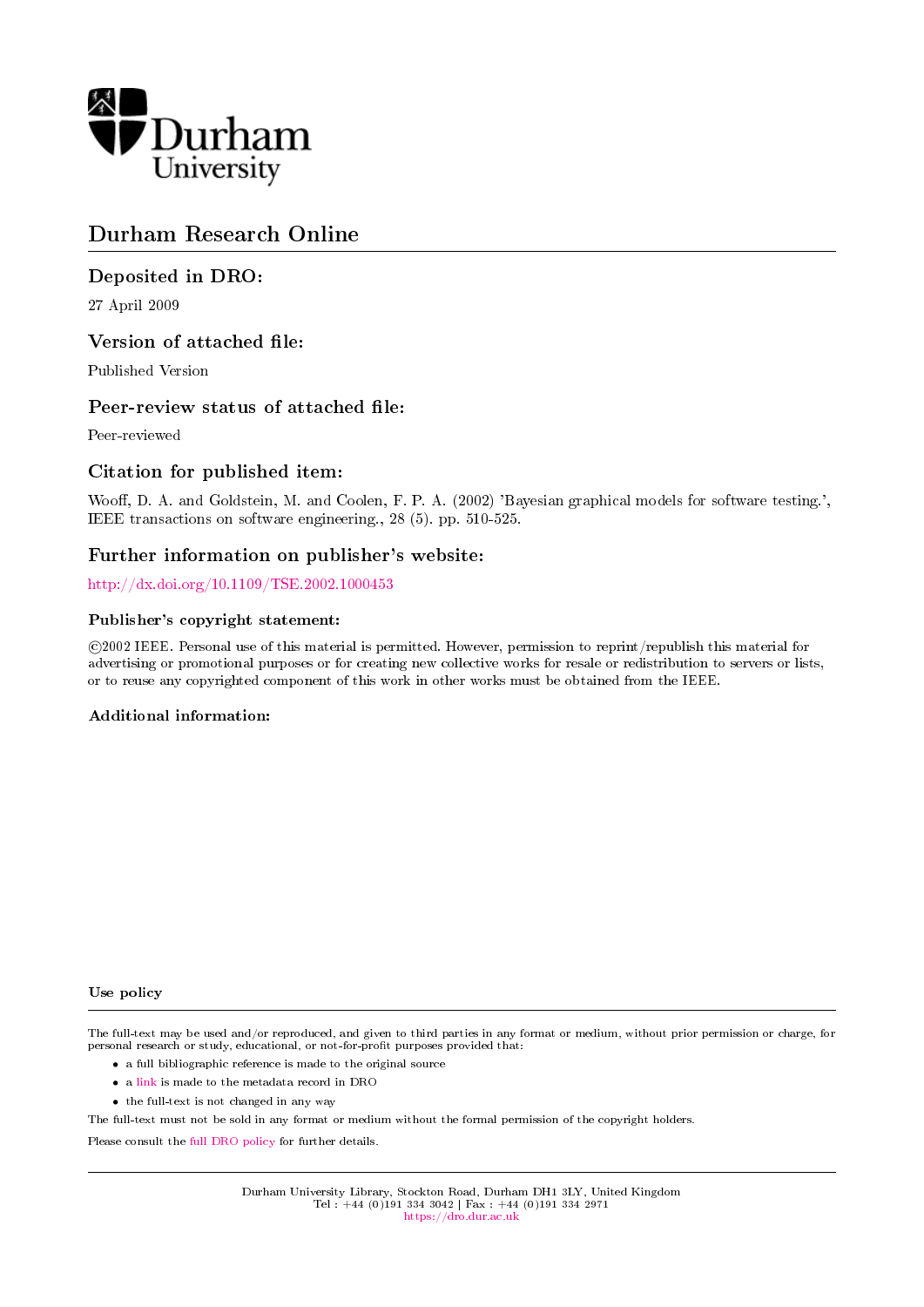# **Bayesian Graphical Models** for Software Testing

David A. Wooff, Michael Goldstein, and Frank P.A. Coolen

Abstract-This paper describes a new approach to the problem of software testing. The approach is based on Bayesian graphical models and presents formal mechanisms for the logical structuring of the software testing problem, the probabilistic and statistical treatment of the uncertainties to be addressed, the test design and analysis process, and the incorporation and implication of test results. Once constructed, the models produced are dynamic representations of the software testing problem. They may be used to drive test design, answer what-if questions, and provide decision support to managers and testers. The models capture the knowledge of the software tester for further use. Experiences of the approach in case studies are briefly discussed.

Index Terms-Bayesian graphical models, expert judgment, knowledge capture, software reliability, software testing, statistical methods, test design.

#### $\mathbf 1$ **INTRODUCTION**

IN a recent article, Redmill [17] discusses a number of Ldeficiencies of available software testing approaches. For example, he states that "testing can prove imperfection by finding a single fault, but it cannot prove perfection" and "given that we can never prove perfection, we want to avoid testing beyond the point of significantly diminished returns-while still achieving the desired level of confidence." He emphasizes that testing is a risk management activity where "we need to choose test cases carefully, to achieve the necessary coverage while avoiding replication." According to Redmill, "there is no definitive answer to the question of what is the minimum level of testing needed to secure the desired level of confidence. In fact, usually there is no knowledge of what level of confidence is desired. Indeed, the issue is almost never addressed." The Bayesian graphical model (BGM) approach presented within this paper provides a natural logical and probabilistic framework to software testing which allows all these issues to be resolved.

The theory of BGMs [3], [10], [13], [16], [24] has led to many new applications of uncertainty modeling, in particular, to complex problems where a large number of factors contribute to overall uncertainty. BGMs derive from Bayesian statistical methodology, which is characterized by providing a formal framework for the combination of data with the judgments of experts such as software testers. For the application area of software testing, we demonstrate how the problem should be structured and how the resulting models may be used. We illustrate the methodology with case studies arising from applying the approach to

E-mail: {d.a.wooff, michael.goldstein, frank.coolen}@durham.ac.uk.

For information on obtaining reprints of this article, please send e-mail to: tse@computer.org, and reference IEEECS Log Number 111102.

large-scale software testing problems for a major UK company.

In Section 2, we briefly present the mathematical theory underpinning the approach. Our presentation throughout is targeted at the software testing community so that we limit statistical technicalities as far as is practicable. In Section 3, we describe practical aspects of the BGM approach, including the structural modeling and the assessment of the relevant probabilities. In Section 4, we describe the use of the BGM for testing and sensitivity analyses. In Section 5, we summarize the application of the methodology to two case studies. Finally, in Section 6, some related issues are briefly discussed.

#### 1.1 Uncertainty in Software Testing: **Related Approaches**

General issues in software reliability have attracted attention from statistical researchers: Overviews and references can be found in [12], [22]. However, much of this work attempts to fit problems related to software reliability within existing mathematical frameworks rather than attempting carefully to model the actual uncertainties occurring in software testing and the process of learning from tests. We make case studies central to the development of the methods described in this paper as the emphasis of our approach is in modeling the actual testing process and, thus, contributing to better testing.

Yamaura [27] describes the relevance of careful documentation of test cases. One advantage is the possibility of repeating the same tests, perhaps by another tester. Two further stated advantages are easy validation of the quality of the test cases and estimation of the quality of the target software. However, Yamaura does not specify how to perform such validation and estimation. These issues and requirements are clearly addressed by the BGM approach. Another important test advocated, but not described, by Yamaura is a 48-hour continuous operation test, which is aimed at revealing faults related to memory leakage, deadlock, and connection time-out. We acknowledge the

0098-5589/02/\$17.00 @ 2002 IEEE

<sup>•</sup> The authors are with the Department of Mathematical Sciences, University of Durham, Durham, DH1 3LE, UK.

Manuscript received 13 Dec. 1999; revised 9 Apr. 2001; accepted 23 Aug. 2001.

Recommended for acceptance by J. Bechta-Dugan.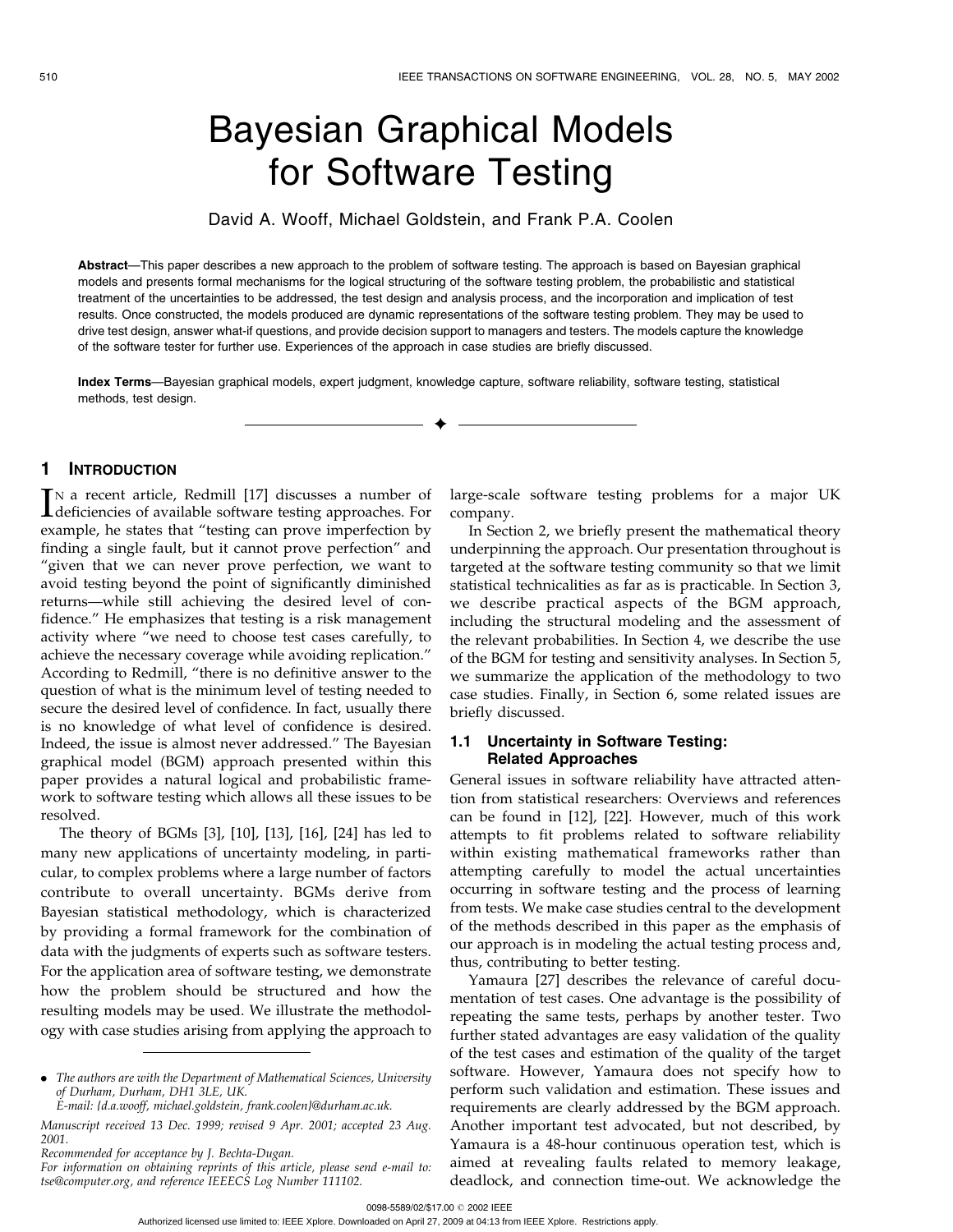importance of such testing. It requires sophisticated modeling, but can be handled by the BGM approach. However, we do not discuss this further in this paper.

Smidts and Sova [23] present another approach for software reliability quantification, placing the functional architecture of the software centrally in their model. They suggest that their model "encourages a testing philosophy directed toward the triggering of failure modes and removal of related faults," but they do not provide further guidelines for testing at the input partition level. It would be interesting to consider if such, or related, models could be used in the process of creating BGMs for software testing.

Frankl et al. [5] identify two main goals in testing software: to achieve adequate quality (debug testing) and to assess existing quality (operational testing). The objective for debug testing is to probe software for defects so that these can be removed. The objective for operational testing is to gain confidence that the software is reliable. They examine the relationship between these testing goals via a probabilistic analysis in which the effectiveness of testing is based on the reliability of a program after testing. Both approaches are based on subjective arguments: Debug testing relies on insights on where faults are likely to be; operational testing depends on knowledge and assumptions on operational profiles. Both approaches have advantages, depending on the practical situation, and both depend on partitioning of the input space. The BGM approach also requires partitioning the input space. Our partitioning is driven by focusing on differing software actions (SAs), which we regard as essential to test complex software. Frankl et al. carefully discuss the difficult problem of defining "faults" that are responsible for failures and suggest avoiding the term "bug" because of its often vague definition. They conclude that a formal treatment of "faults" is not available and suggest using "failure regions" of the input space, where one such region is a set of failure points that is eliminated by a program change. We stay close to this in our analysis by probabilistically tracking back an observed failure in the graphical model to see to which specific SA the cause of failure is likely related, to guide attempts to fix the fault. Detailed operational testing enables a statistical analysis, when based on a large number of tests, of the reliability of the software in operation. While we support such testing whenever possible, resource constraints for our applications, together with vague knowledge about operational profiles, often prevent us from applying such testing. However, some aspects of operational profiles are reflected in utilities which influence the design of test suites.

One aspect shared by most practical software testing approaches is partitioning of the input domain into subdomains such that any input in the same subdomain is considered to have the same effect on the system. The testing task then becomes the task of selecting at least one representative from each partition. The art of testing then becomes that of defining the partitions. Such partitions can be created either from a black-box (see [4]) view of the system utilizing knowledge of the software requirements and specification, through a white-box view utilizing a structural analysis of the code, or by a combination of these

two views. While there are a number of techniques that can be used, the process is often thought to be still fraught with difficulties and problems [7], [8], [25], [26]. Hierons and Wiper [9] discuss the estimation of failure rate on the basis of both random and partition testing. Again, their work depends strongly on an assumed operational profile. In our approach, we also partition the input domain using groups of similar inputs, where the similarity is a subjective assessment with regard to the software actions shared. We carefully discuss how this is executed and the effects actual tests have on our confidence in the quality of nontested inputs, both in the same subdomain as tested inputs and in other subdomains.

Regression testing is the process of testing a program after changes have been made to it to ensure that the changes have been effective and have not introduced further faults. For such testing, there already exists a set of prior test cases. It is not usually an option to rerun all of these tests, so some method for regression test selection needs to be devised. Rothermel and Harrold [19], [20] evaluate current regression test methods. All of the methods analyzed are based on information about the source code before and after modification and yet none of the methods attempt to capture expert knowledge about the software and the tests. Regression testing is not explicitly addressed in this paper, but is deferred to a subsequent report in which we will demonstrate formal logical and probabilistic mechanisms for regression testing within the BGM approach and which enables a routine and automatic treatment of regression testing.

Many statistical methods have been suggested or used in attempts to create better software. Burr and Owen [2] describe the possible use of methods from classical statistical quality control, although the adaptation to software problems is rather vague. Our first case study was far too complex to allow any standard classical statistical methods to be used in a straightforward fashion and this appears to be typical for testing problems. Singpurwalla and Wilson [21], [22] give overviews of an active area of statistical research in software reliability. Mostly, these are contributions to the theory of stochastic processes, linking reliability metrics to assumed behavior of processes with which failures occur, both while testing and in operation. They also discuss testing aspects related to such assumed models. While such approaches are potentially interesting, it seems that direct application is currently only possible to software of rather restricted complexity.

A classical approach to experimental design can be useful in some software testing situations when choosing test suites. Dalal and Mallows [4] discuss factorial designs which seem promising for smaller applications. In complex situations, such as our first case study, straightforward adaption of their approach is not feasible. Our automatic test design algorithm (Section 4.2) uses simple stepwise methods to arrive at efficient test suites according to appropriate criteria. These methods offer a great improvement on current practice, although there is scope for refinement, which is the subject of ongoing research. Compared to the approach by Dalal and Mallows, an advantage of our approach is that it insists on proper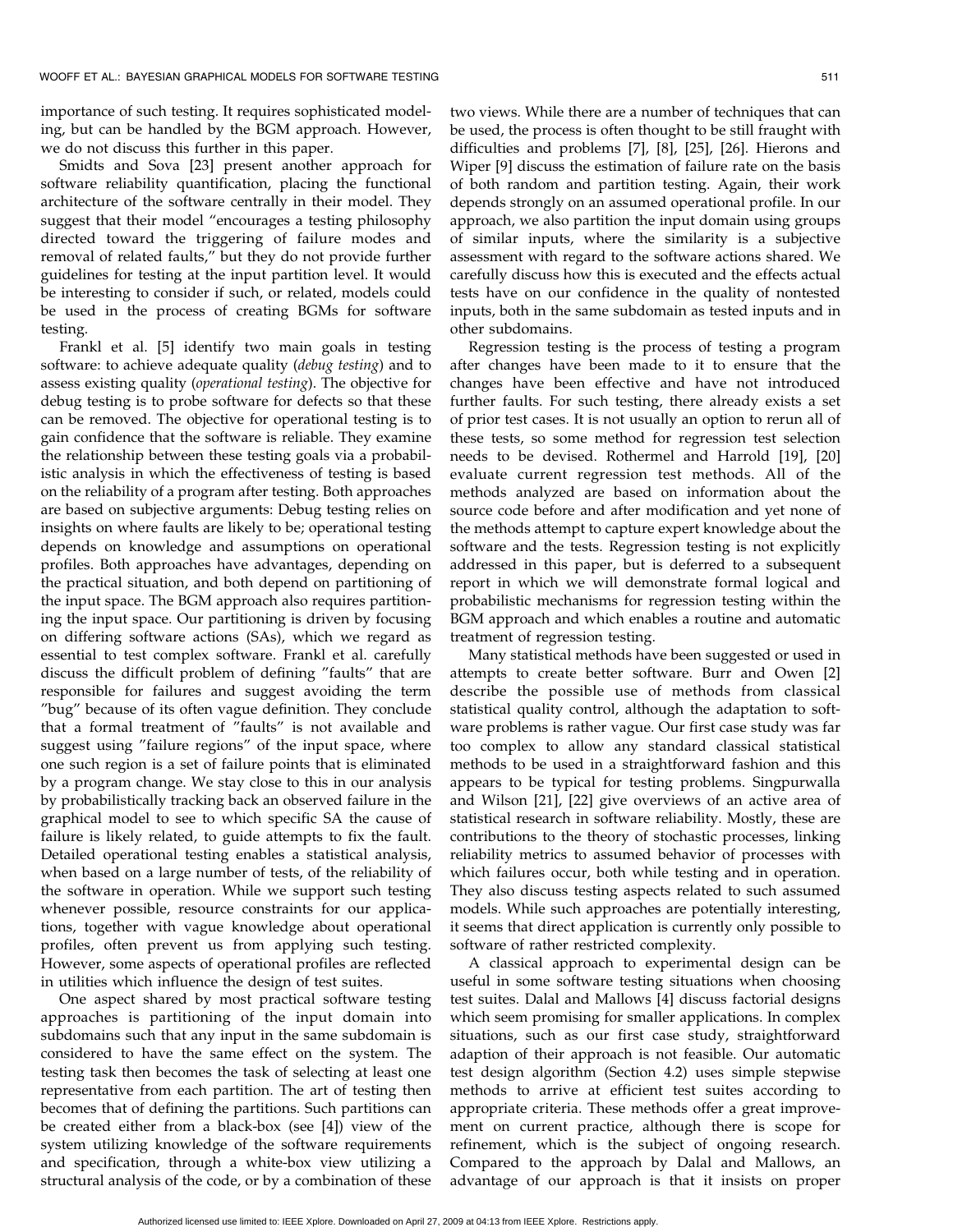structuring and delivers outputs which make testing of functionality in multiple areas both feasible and desirable and that these outputs drive appropriate experimental design. The nature of our case studies is such that we treat the software being tested as black-box in that the structures relate to the detailed knowledge of the tester. If detailed code analysis information is available, it can be embedded in our approach.

BGMs, also called Bayesian belief networks (BBN), have been applied to different problems on software quality. Neil and Fenton [14] use them to predict software quality, taking into account a diversity of factors such as effort and complexity of design, skills of people involved in the process of development and testing, and costs. While this is an interesting approach to give an overall idea of the density of defects in a piece of software, these BBNs are not aimed directly at assisting testers. The most typical use of BBNs in this application area is in inferring models for reliability from large databases. The SERENE project (http://www.hugin.dk/serene/) presents interesting applications of BBNs in the area of safety and risk evaluation and some of the work within this project also takes software into account [1], albeit without actual support at the test design level. Our usage of BGM rather than BBN reflects the terminology used in the wider statistics literature and helps to emphasize that our BGMs model testers' judgments and are not the results of inferring models from large databases.

#### THE BGM APPROACH TO SOFTWARE TESTING 2

#### 2.1 Introduction

Suppose that the function of a piece of software is to process an input number, such as a credit card number, in order to perform an action and that this action might be carried out correctly or incorrectly; for example, the action might be to check whether the account corresponding to the number is in credit. The various tests that we may run correspond to choosing various numbers and checking that the software *action* (SA) is performed correctly for each number. Usually, we will not be able to check all possible inputs, but instead we will check a subset from which we will, hopefully, be able to conclude that the software is performing reliably. Already we can see that, whether we quantify the uncertainties or not, a subjective judgment must be made about the functionality of the software over the collection of all inputs that have not been tested. Therefore, we must choose whether we explicitly quantify the uncertainties concerning further failures given our test results or whether we are content to make a purely informal qualitative judgment for such uncertainties. In many areas of risk and decision analysis, uncertainties are routinely quantified as subjective probabilities representing the best assessments of uncertainty of the experts carrying out the analysis. In this paper, we will argue the benefits of quantifying and analyzing our uncertainties for software failure as subjective probabilities. Such an analysis involves a certain, possibly substantial, investment of effort on our part in thinking carefully about our prior knowledge. However, the reward from this investment is that we may make precise probabilistic statements having seen the test results which describe our confidence in the functionality of the software,

rather than making an informal guess as to what the result might be of carrying out the exact calculations. We may also gain further advantage from the practical uses of the fully specified probabilistic model, which may play a central role, for example, in risk management for the software release and as a decision support tool for creating and analyzing proposed suites of software tests.

If we accept that, in principle, the probabilistic analysis is the correct way to proceed, then we must consider, first, whether the work involved in constructing the belief model is worth the gains in precision that we may obtain and, second, whether this analysis requires the tester to make judgments that are beyond his ability to make. The first question is strongly context dependent as it takes the same amount of effort to build the probabilistic description if the consequences of software failure are negligible or if they are catastrophic. In a further paper, we will show how to adjust the level of detail in the formal analysis to its potential benefit. We will address the second question by showing how uncertainties for software failure may be systematically modeled in the form required for a probabilistic analysis of the testing process.

The simplest case occurs when the tester judges all possible test results to be exchangeable. This expresses the judgment that we have no information about the differences in software reliability for different subsets of the numbers. Thus, the subjective probability that an individual test will succeed is the same whichever number is chosen to test, the probability that any pair of tests will both succeed is the same whichever pair of nonidentical numbers is chosen to test, and so forth.

Qualitatively, exchangeability is a simple judgment for the tester to make: Either there are features of the set of possible inputs which cause him to treat some subsets of test outcomes differently from other subsets or, for him, the collection of outcomes is exchangeable. In this example, suppose that the software is intended to cope with both short and long numbers (in one of our case studies, number length could be anything from 8 to 16 digits) and that he judges test success to be exchangeable for all short numbers and test success to be exchangeable for all long numbers; for example, it might be that the first release of the software only dealt with credit cards with short numbers, but, in a subsequent release, cards with long numbers have also been incorporated.

As we increase the complexity of the example, it becomes increasingly important to have methods for systematic description and analysis of the uncertainties that arise. We will use BGMs for this purpose. These models provide a flexible and powerful way to organize the belief modeling, quantification, and analysis for software testing. We now describe how such graphical models may be constructed.

#### 2.2 Modeling a Software Action

In our example, suppose that we are primarily interested in the probability of the event  $N$ , that the software contains no faults. We decompose this event by considering the two overlapping events,  $S$ , that at least one of the short numbers is processed incorrectly and,  $L$ , that at least one of the long numbers is processed incorrectly. We wish to model our beliefs over  $S$ ,  $L$ ,  $N$  and we intend to use a BGM.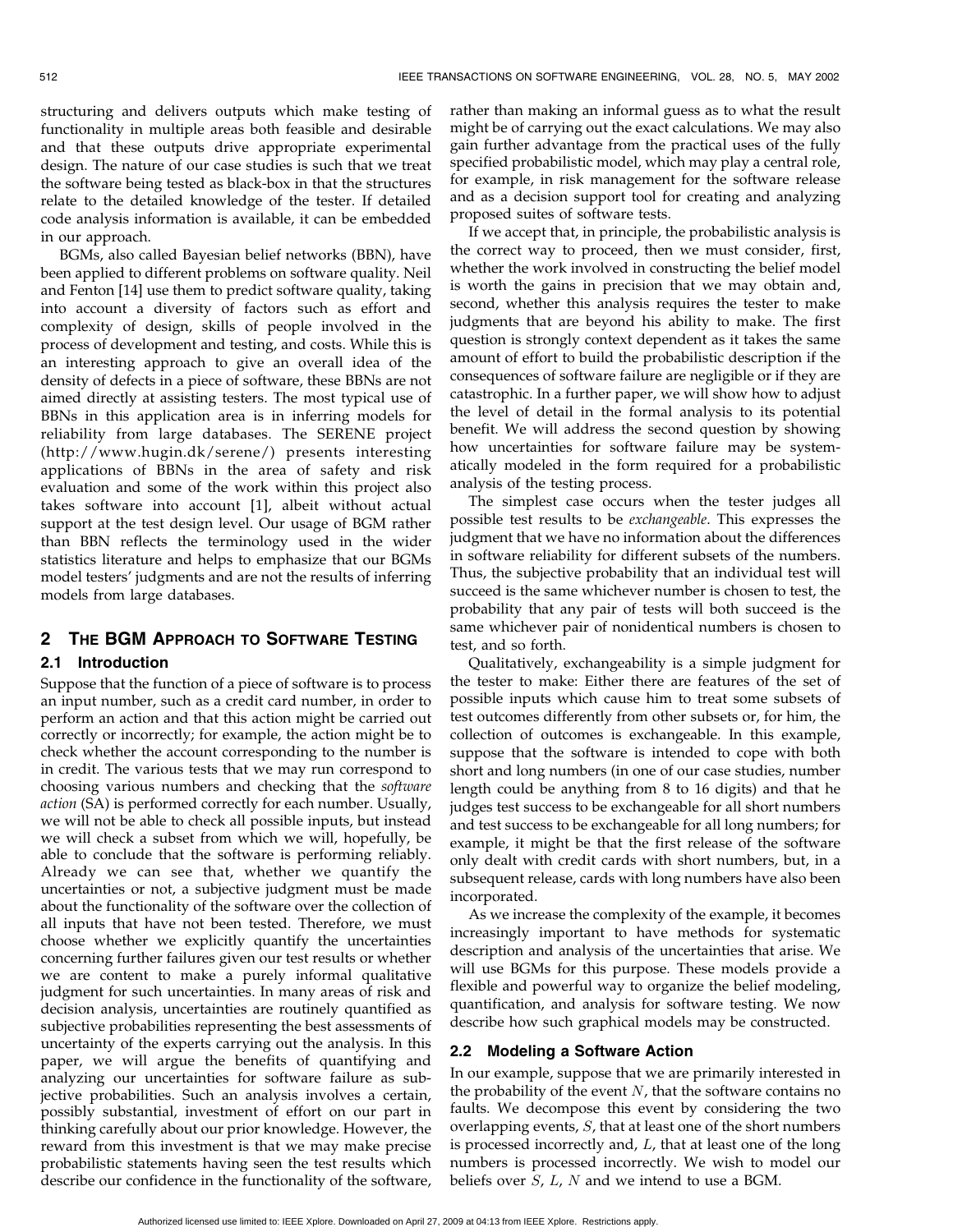

Fig. 1. A Bayesian graphical model showing the structure underlying the handling of number faults and judgments as to the causes and their relationship.

In a BGM, we represent each uncertain event by a node. Some nodes may be joined by directed arrows. If a directed arc goes from node  $A$  to node  $B$ , then node  $A$  is termed a parent of  $B$  and node  $B$  is termed a child of  $A$ . We term node  $A$  a root node if  $A$  has no parents. Node  $B$  is a descendent of node  $A$  if there is a directed path from  $A$  to  $B$ . Informally, a directed arc from node  $A$  to  $B$  indicates that the probability for node  $B$  is influenced by the value of node A. More strongly, the collection of parents of a node determines the probability at the node in the following sense: For any pair of nodes  $B$  and  $C$  which are connected via parent nodes, if we specify the outcomes of all of these parent nodes, then  $B$  is conditionally independent of  $C$ .

To construct a graphical model, we draw a directed, acyclic graph to represent the qualitative relationships between the nodes. We then quantify all of the probabilities for the events in the graph as follows: First, we determine the probability of occurrence of each event represented by a root node. Second, for each child node, we determine the probability of occurrence of the event represented by the node conditional on the occurrence or nonoccurrence of each parent of that node. These specifications determine the probabilities for all combinations of events represented on the graph. Because the full joint probability distribution has been specified, each time we observe an event (for example, the success of a software test), we may update all of the probabilities for all of the remaining events in the model (for example, the event that there are no faults in the software) by probabilistic conditioning. Further, because of the structure of the graphical model, it is straightforward to carry out such belief updating, even for large models, using principles of local computation. General treatments of BGMs can be found in [3], [10], [13], [16], [24].

In our example, we have three events,  $S$ ,  $L$ , and  $N$ . One way to think about the relationship between events  $S$  and  $L$ is to consider that there are three possibilities for faults in the code: problems which only affect short numbers, problems which only affect long numbers, and problems common to all numbers. We introduce three further events,  $S^*$ ,  $L^*$ , and  $C^*$ , to express these possibilities so that  $S^*$  is the event that there is a problem in the code which may produce faults for short but not long numbers,  $L^*$ corresponds to faults in long but not short numbers, and  $C^*$  corresponds to faults which may occur in any number.

These events are not directly observable, but they are helpful in explaining our beliefs relating to the observable events  $S$  and  $L$ . We will treat  $S^*$ ,  $L^*$ , and  $C^*$  as independent.

Our model is given as Fig. 1. There are three independent root nodes,  $S^*$ ,  $C^*$ , and  $L^*$ . Node  $S$  has parents  $S^*$  and  $C^*$ , node L has parents  $C^*$  and  $L^*$ , and node N has parents S and L. Thus, S and L are independent given  $S^*$ ,  $L^*$  and  $C^*$ and N is independent of  $S^*$ ,  $C^*$ , and  $L^*$  given S and L.

We now quantify beliefs over the model. The model can be quantified directly or by adopting an elicitation process, such as is described in Section 3.5. Here, we first specify probabilities for the root nodes, beginning by ranking the relative failure probabilities. We let  $P(C^*)$  be that probability that there is at least one fault in the software corresponding to  $C^*$ . Suppose that the tester judges  $P(C^*)$  to be much larger than  $P(L^*)$ , which is much larger than  $P(S^*)$ , which is judged to be small. While we may find it difficult to give precise values for these probabilities, we will usually be able to give values which appear to be of reasonable orders of magnitude. When we carry out the full probabilistic analysis, we check the sensitivity of our conclusions by varying the probabilistic inputs. Usually, the conclusions will not be sensitive to small variations in the probabilistic assignments. However, if our conclusions for the reliability of the software do depend critically on certain input values, then the inescapable conclusion is that these values must be considered carefully. In this way, we identify those aspects of the quantification where it is important to be precise and which have strong implications for the testing process.

We now specify conditional probabilities for each child node given each parent node. In the present example, suppose that we consider the probability that  $S$  occurs to be one if either  $S^*$  or  $C^*$  or both occur and 0 otherwise and the probability that  $L$  occurs to be one if either  $L^*$  or  $C^*$  or both occur and 0 otherwise. Similarly, the probability that  $N$ occurs is one if neither S nor L occur and is 0 otherwise. In this example, all of the links are deterministic, i.e., if the parent event occurs, then the child event will also occur. In general, if a parent root node in our structure has a single child, then we will usually assign a probability of one that the child inherits the problem from the parent. In other cases, the links may be probabilistic; for example, if the common problem  $C^*$  could potentially affect many child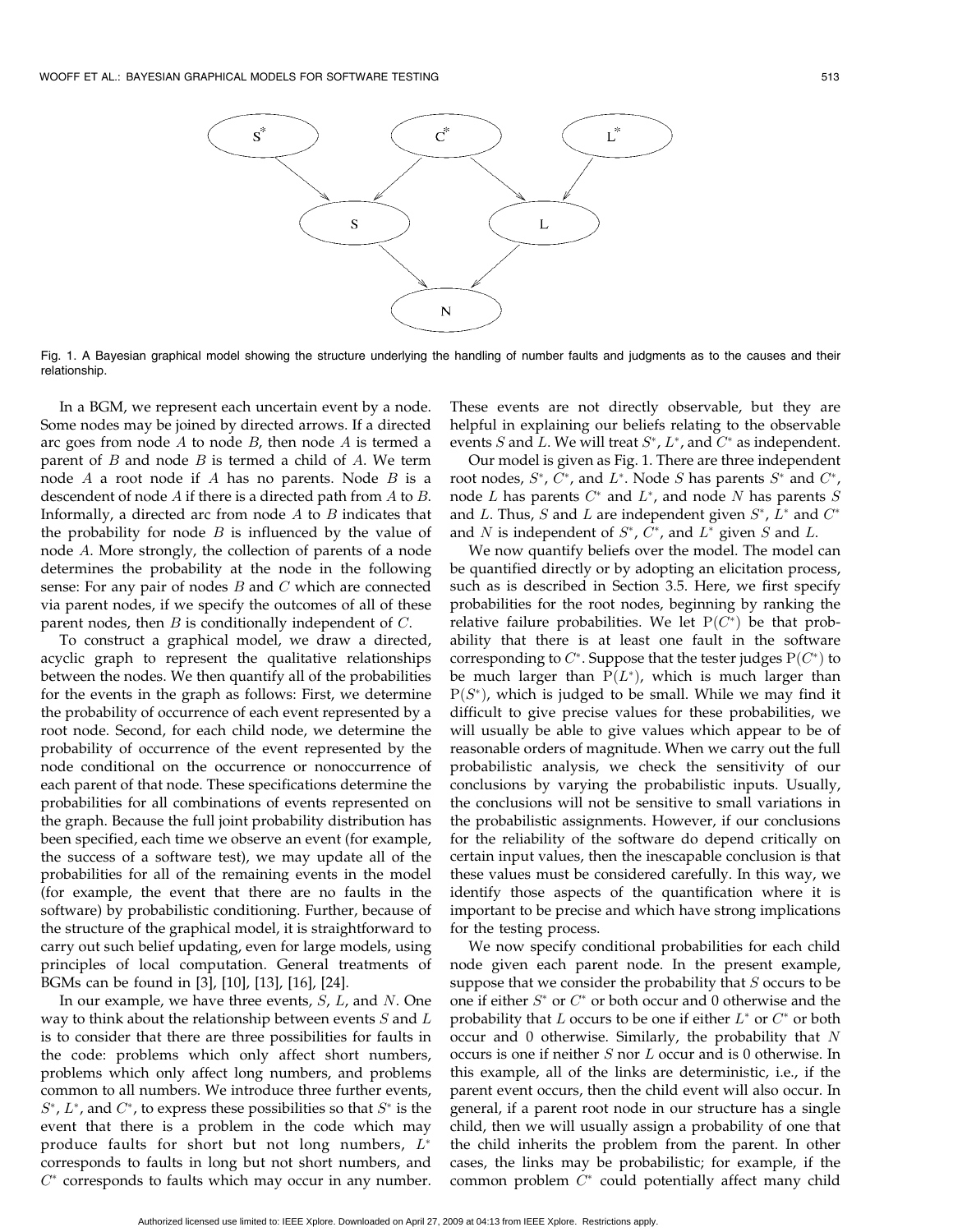

Fig. 2. Linking multiple possible test outcomes to the basic BGM.

nodes, then we might identify some child nodes that would definitely be affected by the common node, some that would be affected with high probability because they shared many characteristics with these nodes, and some that would be affected with low probability as they shared few characteristics.

#### 2.2.1 Linking Test Outcomes to Domain Nodes

To complete the graphical model, we must link test outcomes to the graph. Consider tests of short numbers. If there is at least one fault in handling a short number, then we must consider the proportion,  $p<sub>S</sub>$ , of short numbers which will give correct responses when tested. The quantity  $p_S$  is unknown and, therefore, must be given a probabilistic description. A simple but useful form is to consider the probability distribution for  $p<sub>S</sub>$  to be a mixture of two components. The first component is a point mass  $q_S$  at the value  $p_S = 0$ . Therefore, qs is the probability that, given that there is a fault in at least one short number, then this fault will occur in whichever short number that we choose to test. In many cases, this will be sufficient as a single test success or failure will determine whether the node will always or never be in error. For more general cases, the remaining probability,  $q'_{S} = 1 - q_{S}$ , is represented by a continuous probability density on  $(0, 1)$ . A natural choice would be to suppose that  $p_S$  has a Beta distribution,  $Be(\alpha_S, \beta_S)$ , so that the probability density of  $p_S$  is

$$
f(p) = \frac{\Gamma(\alpha_S + \beta_S)}{\Gamma(\alpha_S)\Gamma(\beta_S)} p^{\alpha_S - 1} (1 - p)^{\beta_S - 1}, \quad 0 \le p \le 1,
$$

with parameters  $\alpha_S, \beta_S$ , which we must select to represent our beliefs about the shape of the prior distribution. Values  $\alpha_S = \beta_S = 1$  correspond to the uniform distribution on [0, 1] and changing the ratio  $\alpha_S/(\alpha_S + \beta_S)$  moves the center of the distribution toward 0 or 1, while large values of one or both of these parameters correspond to small variation for the distribution. The choice of appropriate values can most easily be carried out with a computer-based elicitation tool.

We select the Beta distribution as this is the standard conjugate prior distribution for binomial sampling. That is,

the conditional distribution for  $p_S$ , given that  $p_S \neq 0$ , if we observe a collection of test outcomes, is also a Beta distribution. The implication of a test pass is to update the parameters  $\alpha_S$ ,  $\beta_S$  to values  $\alpha_S$  + 1,  $\beta_S$ , while a test failure updates the values to  $\alpha_S$ ,  $\beta_S$  + 1. This greatly simplifies the calculations for updating probabilities. Note that each test pass moves the probability distribution for  $p<sub>S</sub>$  toward one as we increase the overall probability for observing test successes. We similarly construct a model for tests on long numbers, selecting values  $q_L, \alpha_L, \beta_L$ .

Suppose that we carry out  $m<sub>S</sub>$  tests on different short numbers and  $m<sub>L</sub>$  tests on long numbers. We add to the graph (Fig. 1) nodes  $P_S$  and  $P_L$  to represent the models for observed tests for each observable, together with the nodes for each actual test, giving Fig. 2. We have only shown the nodes for the first and last test in each group. As the nodes  $P_S, P_L$  are continuous random quantities, we must specify the conditional probability of each child node, namely, each test outcome, conditional on each possible value of the parent node. This is straightforward in this case as the probability that a test fails, for example, for a short number, is equal to the numerical value of the parent node  $P<sub>S</sub>$ . Notice that, in Fig. 2, the only parent that we have chosen for  $P_S$  is the event *S*. In a more complex model, we might have several links into  $P<sub>S</sub>$ .

#### 2.2.2 Simplified Representations

Fig. 2 is a full description of the model. It can be convenient to show the model in a reduced form. Partly, this is so that greater complexity can be accommodated while retaining a visualization of the essential structure without becoming mired in irrelevant details. In addition, this also reflects the way in which graphical modeling software handles the computations, for which we wish to avoid including any nodes which are not strictly necessary to the computational description of the process. There are three essential simplifications. First, we do not need to describe the test nodes so extensively. All that is important is that there is a test process which is connected to a single node. Second, any node, such as  $N$ , which is a deterministic function of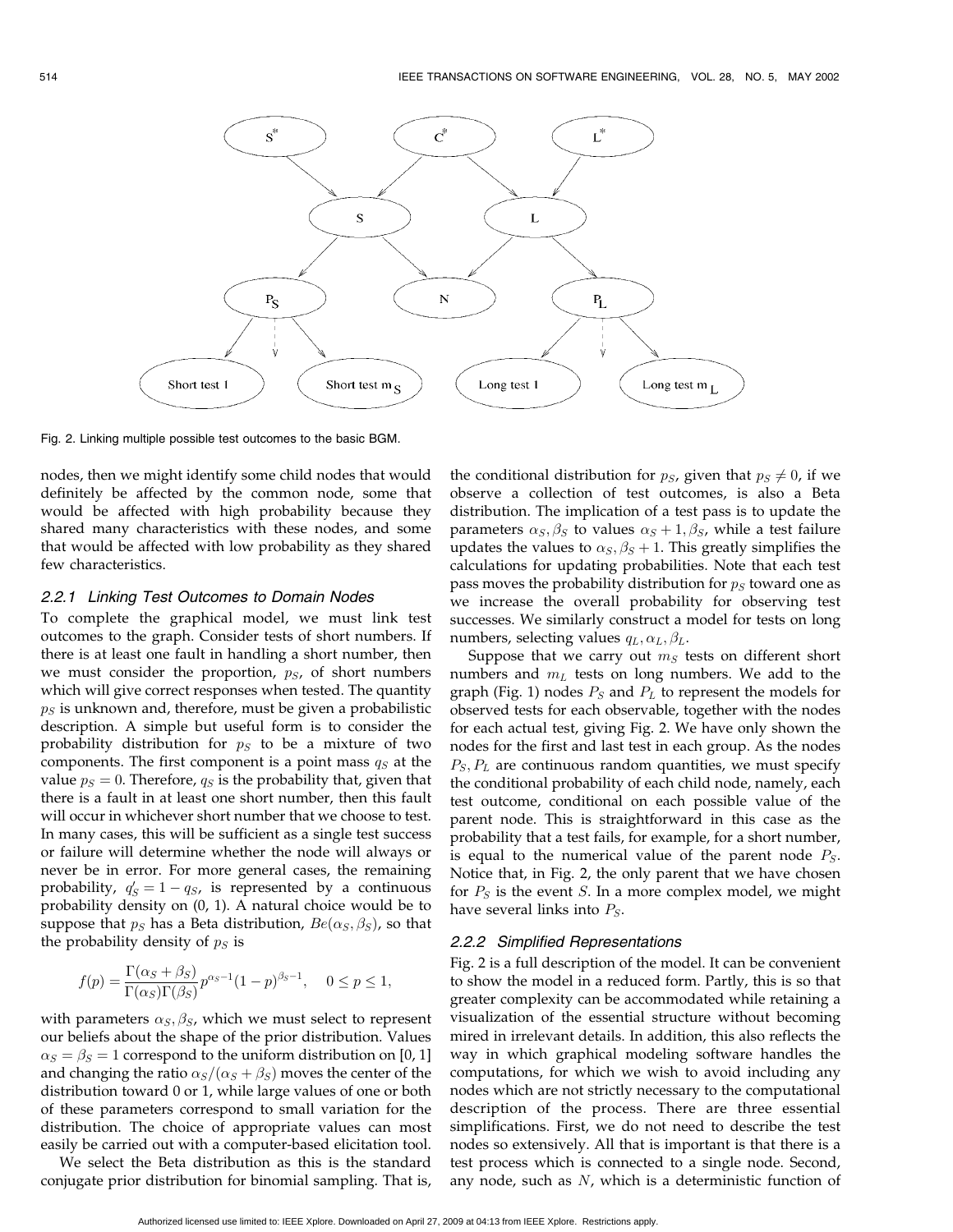

Fig. 3. A reduced form depiction of the full model shown in Fig. 2.

the parent nodes, can be removed from the diagram. Finally, any root node with a single child node can be absorbed into that child node. For example, if we absorb node  $S^*$  into  $S$ , then the only modification that we must make is to increase the conditional probability that  $S$  occurs if  $C^*$  occurs and, if  $C^*$  does not occur, to take into account the probability that  $S$  occurs given that  $S^*$  occurs. Therefore, we have a reduced form representation of Fig. 2 as Fig. 3. This reduction is particularly helpful as we increase the number of characteristics which may influence the software failure. We illustrate this process by introducing a further failure condition.

#### $2.3$ **Combinations of Software Problems**

In our example, suppose we realize that, in addition to problems with short and long numbers, there is a potential problem with numbers which begin with a zero as we suspect that the software can sometimes incorrectly strip out a leading zero (for one of our case study models, there were five different potential problems involving the value of the starting and ending digit). We construct the further events Z, the event that at least one number beginning with a zero is processed incorrectly due to problems with handling zeros as the first digit of the number;  $X$ , the event that at least one number not beginning with a zero is

processed incorrectly due to problems with handling nonzero first digits. Suppose that we see no reason to suppose that correct initial digit processing should be related to correct number length processing so that we judge pair  $Z, X$  to be independent of pair  $S, L$ .

We have four subgroups of tests, which we abbreviate as  $[S, Z]$  (short numbers beginning with zero),  $[S, X]$  (short numbers not beginning with zero),  $[L, Z]$  (long numbers beginning with zero), and  $[L, X]$  (long numbers not beginning with zero). Failures for numbers within each group are judged to be exchangeable. Our graphical model is given in Fig. 4. We are using the reduction that we introduced in Fig. 3 for which we only display parent nodes with more than one child. Thus, we show the node  $I^*$  which is the event that there are initial digit faults which may occur in numbers starting with any digit, but we do not show the event  $Z^*$  which corresponds to faults solely in numbers beginning with zero. Similarly, each of the individual test nodes, for example  $[L, Z]$ , may be linked to a corresponding root node describing possible problems which may manifest only for that particular combination of test factors.

As before, we specify probabilities for each root node and conditional probabilities for each child node given the outcomes for each parent node. For example, for the event



Fig. 4. A reduced form depiction of the full model for a software problem with a combination of two possible failure modes.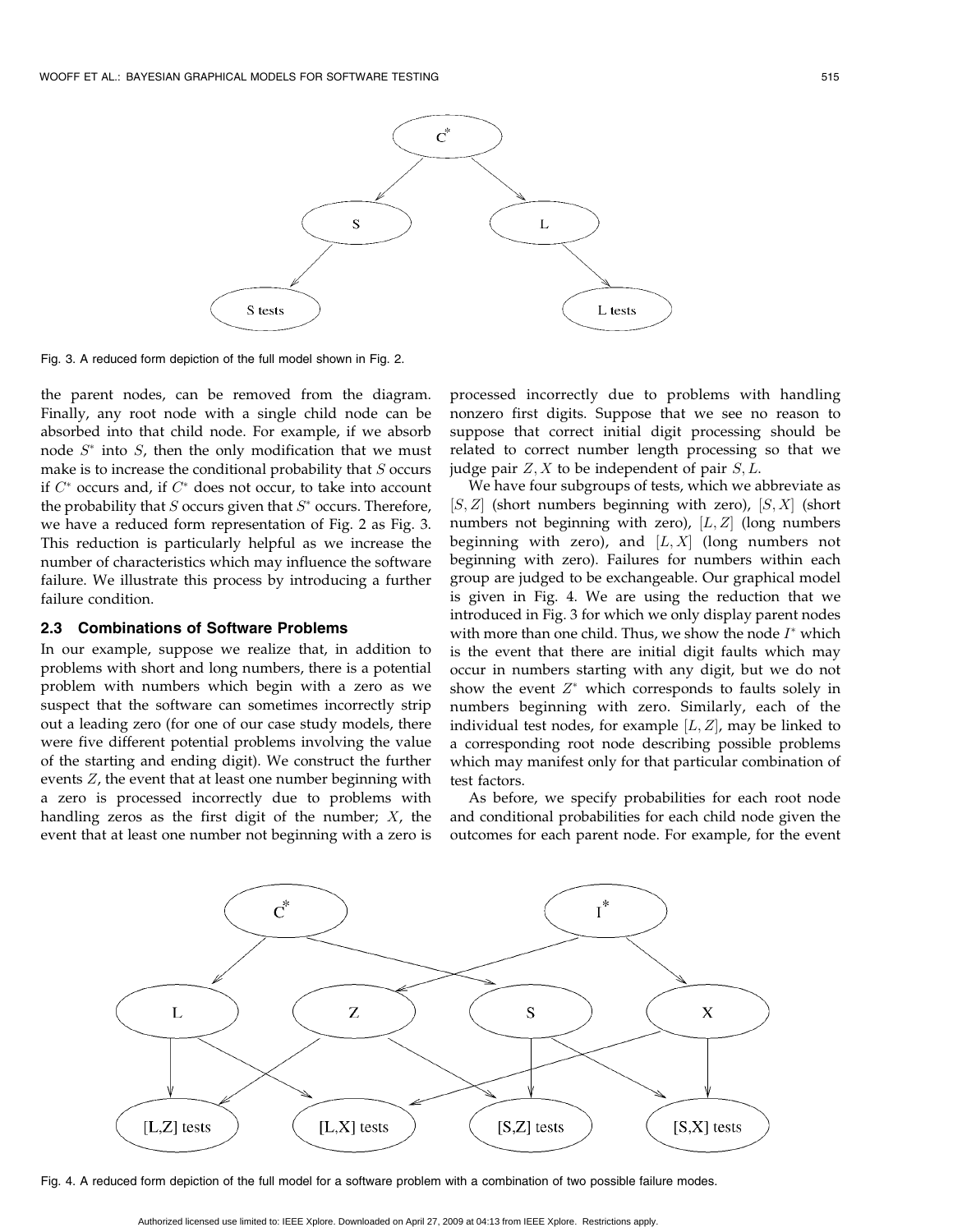that there is at least one fault in the treatment of  $[S, Z]$ numbers, we would have to specify four conditional probabilities: the conditional probability that this event occurs if events S and Z both occur, if S occurs and Z does not, if Z occurs and S does not, and if neither S nor Z occur. It may be suitable to judge these effects as independent, in which case, the probability of at least one fault for  $[S, Z]$  if S and  $Z$  both occur is simply the sum of the probabilities of a fault given  $S$  and a fault given  $Z$  minus the product of these two probabilities. However, we have complete freedom to construct each conditional probability table according to whatever interactions we deem appropriate.

The conditional probabilities may also be influenced by higher order nodes expressing further hierarchical structure in the software. For example, the software may process the input number to perform a variety of functions and we may construct nodes to express the relations between faults in one function, such as adding a new card number to a database, and faults in another function, such as modifying the value of the number.

#### 2.4 The Test Procedure

The test procedure for the model is as follows: We select a number to test. If the test fails, then the software is modified and retested. The BGM for the software is adjusted to reflect information about the nature of the software failure and our beliefs about the likely success in fixing the problem without introducing new faults. For example, the tester may judge that previously successful tests in areas which are very different from that in which the problem has been identified are unlikely to reveal any new faults, while those in closely related areas are likely to require extensive retesting. This adjustment to the BGM may either be formally modeled or carried out informally by the tester. Whichever is the case, the adjusted model provides the appropriate knowledge base for both further testing and regression testing.

For tests which are successful, we probabilistically propagate the implications of the success across the BGM. This reduces the current probability of software failure for many of the various nodes on the model and, particularly, for those nodes most strongly connected to the node where we have observed a test pass. We then choose a further test. We continue in this way, fixing and retesting each time we find a fault and updating our probabilities for successful tests, until we either exceed our test resources or we reach a point where our probability that the software is reliable is sufficiently high that there is judged to be no need for further testing. This criterion may be refined, if there are several different types of potential faults, to terminate with low probability for faults with major consequences but to tolerate a higher probability for faults with minor consequences.

The BGM approach provides probabilistic assessments of the reliability of the software being tested before and during the testing process. As such, these assessments provide a natural approach to test design. There are two criteria that we require for the test suite. First, we would like to judge the software acceptable if all of the tests are successful so that we want to choose the test suite which maximizes the conditional probability of software acceptability, given success for each test, subject to any resource constraints.

We may assess the value of such a termination probability before carrying out the test suite and, thus, may judge a priori whether the resources are sufficient to test the software to the required level of confidence. Similarly, we can use such judgments to determine a realistic schedule for release of the software. Second, each time we find a fault, there may be some need for regression testing. We typically prefer to find most of the faults as early as possible in the testing sequence. Thus, when we have selected the test set to optimize a termination probability, we then sequence the tests so that, at each stage, we choose, subject to any practical constraints, the test with maximum probability of finding a fault given that each previous test has been successful.

We may therefore use the probabilistic model either to generate and sequence the test suite in a purely automatic fashion or to function as a decision support system for evaluating and choosing how to sequence a suite suggested by the tester and to check for additional tests which may have been overlooked. We shall address test design issues more fully in a separate paper. Briefly, within the BGM approach, it is straightforward to design tests to take account of differing levels of fault consequence and to show how regression testing and the test-retest cycle can be accommodated and resolved.

#### 3 **PRACTICAL ASPECTS**

We have used the BGM approach in several case studies undertaken for a major UK company. In this section we discuss the main practical aspects of the approach. In Section 4, we describe the kinds of analysis that are enabled by the approach. In Section 5, we summarize results from the application of the approach to two case studies.

#### 3.1 Structuring Prior to Modeling

Before the software system can be modeled graphically, it must be organized in ways which we describe below. Sometimes the organization we describe can be obtained directly from the functional specification for the software, either from documentation or as a by-product of the software design process. In cases where software is sourced from external suppliers according to a functional specification, the tester can only test whether the software achieves the functional specification and the software is treated as black-box in that it is possible only to observe what outputs are given by specified inputs and it is not generally possible to observe at the programming level how those outputs are determined. Thus, in order to test the software efficiently, it is necessary for the tester to relate the possible tests to his subjective assessment of what the black-box software must do to achieve the functional specification.

Such structuring stages are extremely valuable, regardless of whether Bayesian graphical modeling is applied to the structures that result, as it is important to have a clear and structured appreciation of how the different functionality interacts, what the SAs are, what the possible inputs are, and so forth. With respect to such interactions, as there is usually only resource available to test a small number of the combinations of possible inputs, confidence in test results depends strongly on beliefs about such relationships. The structuring of a software system typically includes the following stages.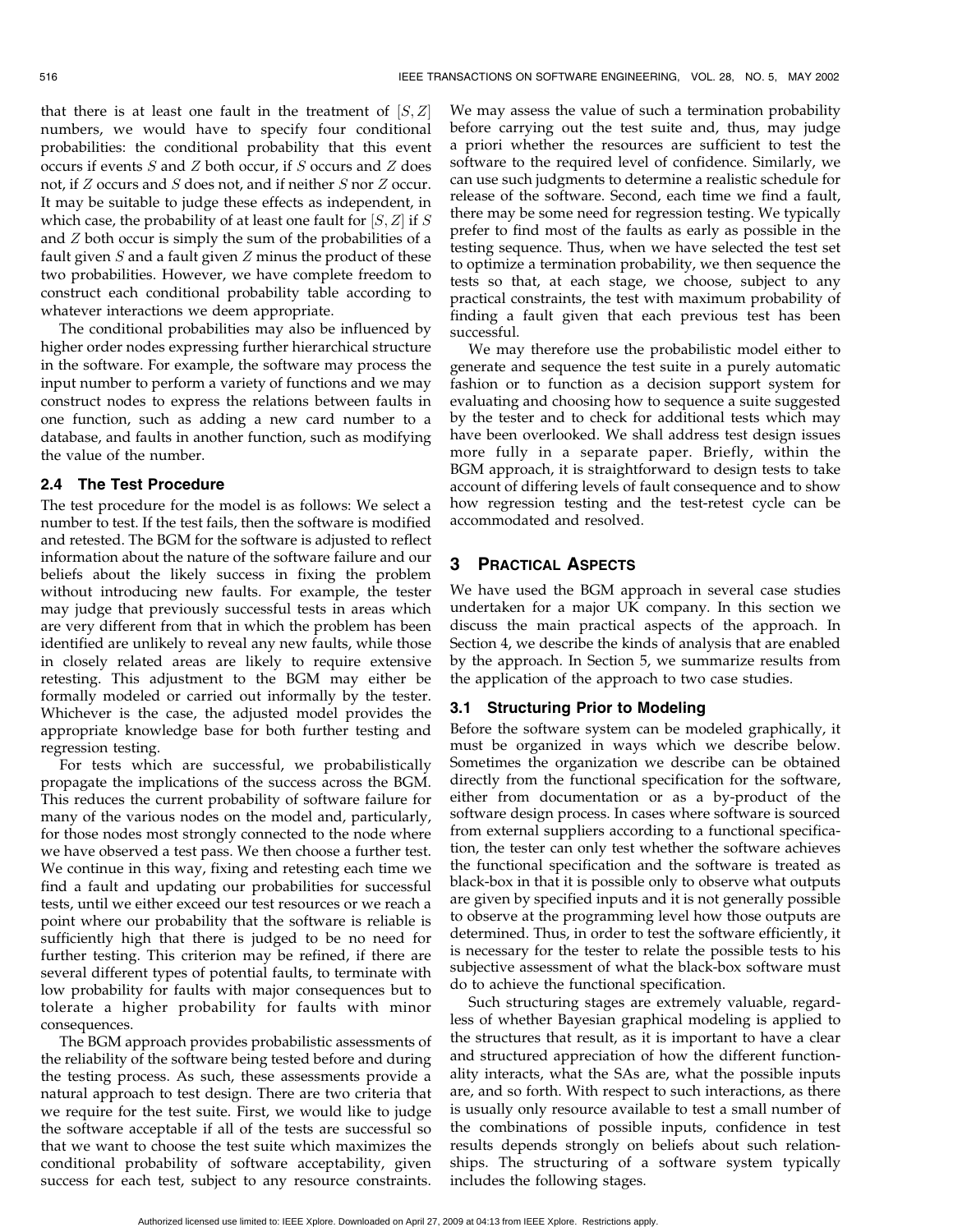## 3.1.1 Initial Structuring

We begin by listing the *transactions* which the software system performs. By a transaction, we mean a major software function, such as adding a credit card to a database, modifying a customer's details, and so forth. Each transaction will typically involve many SAs (such as processing a card number), which may or may not be shared with other transactions. The main point is to identify any features, such as shared code, that relate the transactions.

#### 3.1.2 Identifying the Software Actions

Each transaction involves a possibly large number of distinct software actions (SA). An SA is defined to be software code responsible for a particular piece of processing and which can be specifically tested. From our case studies, one example was the SA that encrypted a credit card number. A second example is provided by the SA which was responsible for transmitting a record from one of the databases to another. With respect to the level of detail involved, we consider an SA to be an action such that, at the testing phase, from the tester's point of view, there is no value or intention (for whatever reason) in deconstructing into further SAs.

#### 3.1.3 Relationships between Software Actions

It is important to establish which SAs are common to other transactions and to record whether any of the SAs are related to other SAs. There are three situations of interest. Suppose that there are two SAs, A and B, forming parts of two transactions (or occurring at different points within the same transaction). A and B are *common* if A and B are the same piece of code so that a test of A with a given set of inputs necessarily also tests B if the details are identical. A and B are related if, before you carry out a test of A, you expect the test of A to also give you some information about the reliability of B. A and B are independent if you believe that a test of A cannot give you any information about the reliability of B. In making such judgments, we assume that any earlier processing which needed to have been carried out before entry to this SA has worked perfectly. That is, any failure in this SA has not occurred because of a failure upstream. Software actions may be related for various reasons: For example, they may be variants of the same piece of code, they might be different code but using similar algorithms (e.g., decryption), or it might be known that the code has been supplied by the same software provider, perhaps notoriously incompetent. In such cases, the software actions remain distinct, but related.

#### 3.1.4 Sequencing the Software Actions

A chronological order for the various SAs must be established. This is vital to the design and interpretation of tests and the elicitation of failure probabilities. To do this, it is necessary to establish, for each transaction, which observable SAs must have been completed before the next SA is attempted. The point here is that a test failure within an SA must clearly be identified as reflecting a fault within that SA and not a simple consequence of a fault occurring upstream.

## 3.1.5 Partitioning the Input Spaces of Software Actions

Once the list of SAs has been established, it is necessary to consider the input spaces for each. For some SAs, the input space simply consists of one input. Other SAs need to work correctly for a variety of different inputs (such as card number). We wish to arrive at partitions of the input spaces of SAs which satisfy the requirements of exchangeability noted in Section 2.1. We do this by taking each SA and separating its inputs into groups such that the inputs in a group satisfy the following judgments: 1) The inputs have the same probability of failure and 2) the implication of observing a test for one input is the same for all other inputs in the node. To achieve this aim, we proceed through the scheme shown in Fig. 5. Typically, input spaces are partitioned according to certain *characteristics* (such as number of digits in a card number and whether or not the number starts with a zero). The partitions that we arrive at, together with the associated SAs, comprise the basic testable and observable features for our approach. We shall term these groupings nodes, as each will be represented as a distinct observable node for the BGM. Essentially, the tester's judgments are such that he should test at this level of detail and, so, the testing process will focus on making observations at this level of detail.

## 3.2 Advantages of Formal Structuring

The focus of the initial structuring is to arrive at this decomposition into characteristics and nodes. We will show shortly how the BGMs are constructed from these. However, irrespective of whatever approach is undertaken from this point, the initial structuring of the software testing to arrive at these characteristics and nodes (which are the logical consequences of the tester's judgments) is obviously valuable in providing the foundation for any formal testing process. For our case studies, we found that this proper structuring process caused testers to think more carefully about the nature of the software being tested and, indeed, led them to consider issues they had previously overlooked.

#### 3.3 Converting Software Actions into BGMs

The initial structuring will have resulted in the definition of a number of observable nodes, which we term *domain* nodes, each consisting of an SA plus a distinct group of inputs. It is necessary next to convert these structures into BGMs according to shared characteristics. This is undertaken as described in Section 2.2. Additionally, we must handle any SAs which have been judged as being related, for example, because of similarity of transaction or because of a tester's judgment that SAs share general background operating mechanisms which, it is felt, are not worth modeling in more detail. We handle these as follows: We form a distinct *cluster* of SAs that are interrelated. That is, if SAs A, B, and C are related and SAs D and E are related, we work with distinct *clusters*  $\{A, B, C\}$  and  $\{D, E\}$ , where the clusters are independent in the sense that SAs within one cluster are independent of SAs in any other cluster. We think of each *cluster* as a composite SA which is capable of carrying out any or all of its component SAs and we introduce a marker characteristic to denote the component SAs. From this point, we simply treat the marker characteristic in the same way as any other input characteristic and partition accordingly.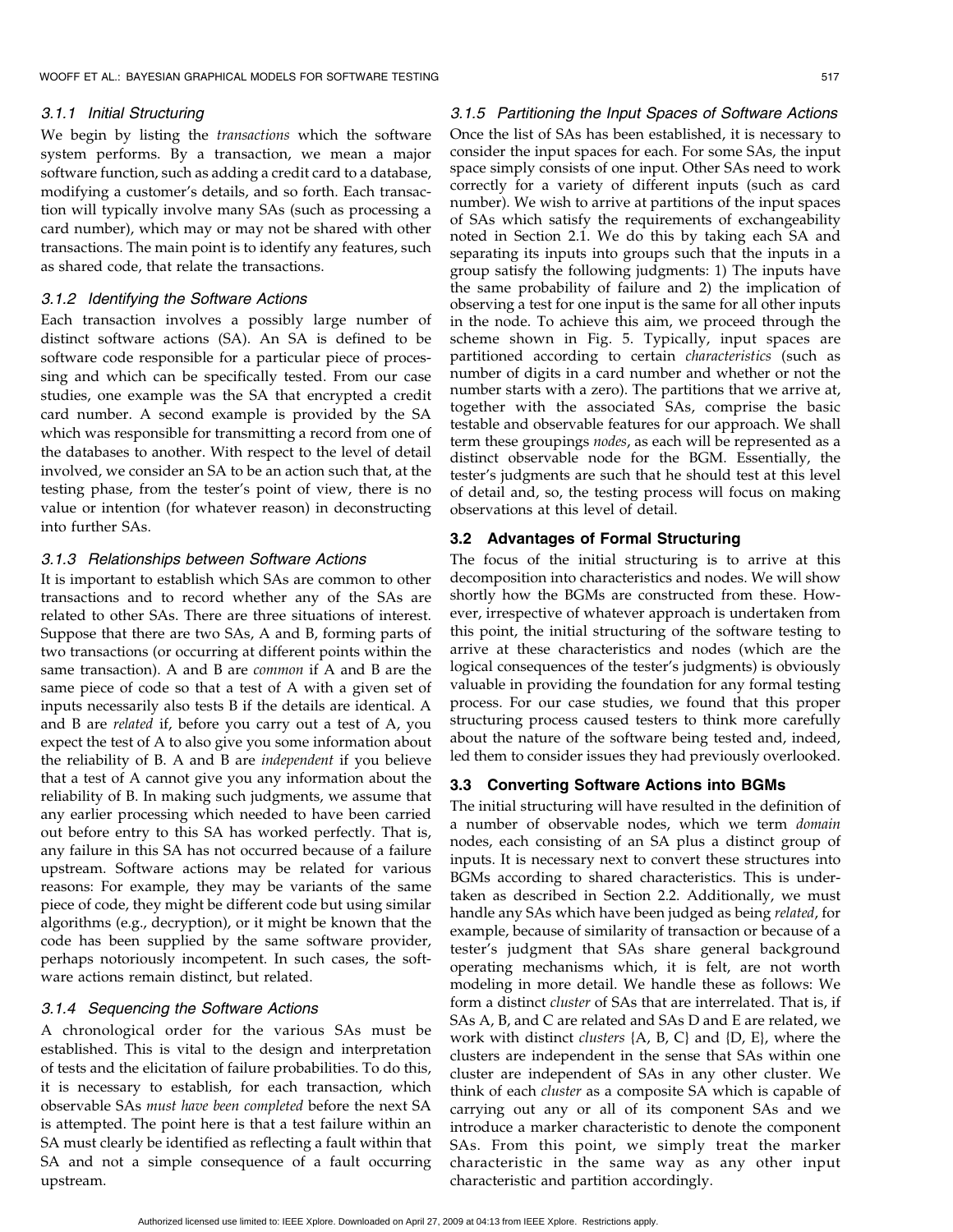

Fig. 5. Partitioning the input space.

#### **3.4 Assessing Prior Specifications**

To enable modeling of the tester's judgments, the specifications described below are to be elicited. Here, and in Section 3.5, we briefly describe the methods we used for elicitation in our case studies.

#### 3.4.1 Prior Distributions for Tests for Domain Nodes

For each domain node, the tester assesses  $q_S$ , the probability that, assuming a test for one input fails, all other inputs would also fail. If  $q_S < 1$ , we must select a probability distribution  $f(p)$  for the proportion of the remaining inputs that would pass. To do so, we employ Beta distributions, which are convenient for this situation and allow sufficient flexibility.

#### 3.4.2 Assessing Parental Influence

The graphical models that we construct can be interpreted as having parent nodes, where faults occur, and child nodes, where faults show up. Informally, if we assume that there are faults in the parent node (but no faults anywhere else), the implication of an arc is to show (using a probability) the potential of a parent node to induce a fault in the child node.

We treat a parent as being independently able to pass its fault to each child. An arc between parent and child nodes on the graph is labeled by a value which represents the probability that, if the parent has at least one fault, it will transmit a fault to the child. To specify the tables of conditional probabilities of child nodes given parent nodes, we employ the following scheme, termed noisy OR-gate (disjunctive interaction, [16]). Let  $X = 0$ ,  $X = 1$  be the events that node  $X$  represents software with no fault and at least one fault, respectively. For a node X with parents  $Y_i$ ,  $i = 1, \ldots k$ , specify probabilities

$$
P(X = 0|Y_1 = 0 \cap ... \cap Y_i = 1 \cap ... \cap Y_k = 0) = v_i
$$

so that we think of  $c_i = 1 - v_i$  as the probability that the parent  $Y_i$  transmits its fault. Then, for any configuration of parents Y,  $P(X = 0|Y) = \prod_{\{i:Y_i = 1\}} v_i$ . Finally, as all the causes of failure have been explicitly modeled,  $P(X = 0|Y = 0) = 0$ . The underlying assumption is that  $Y_1, \ldots, Y_k$  fail to transmit their faults independently.

#### 3.4.3 Elicitation of Root Probabilities

In specifying root node probabilities, it may be difficult to arrive at precise judgments. However, calibration and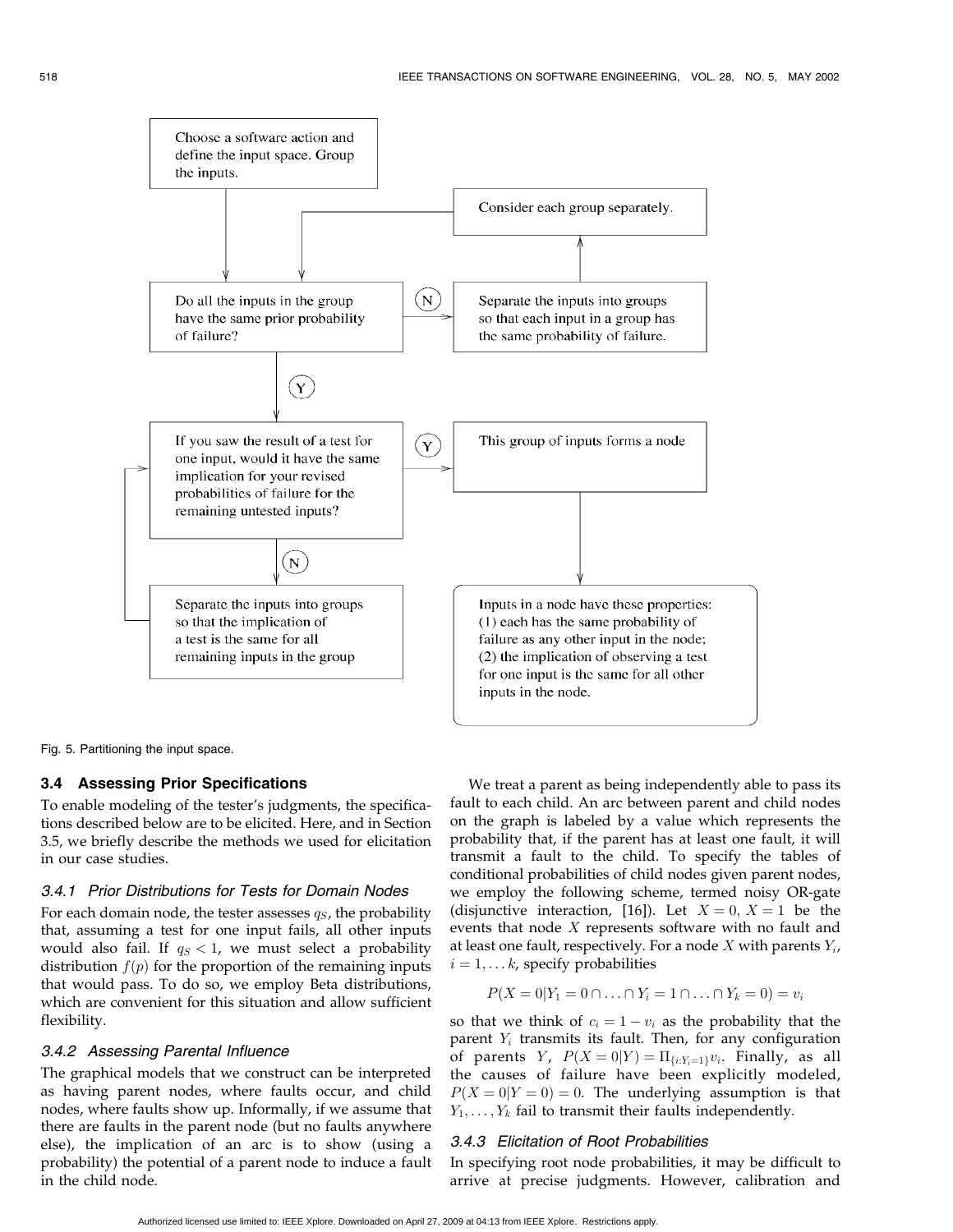sensitivity analyses will be run after the initial specification in order to achieve greater precision.

Information which is directly relevant to the elicitation process includes historic information, such as previous test results or test results for similar software areas. Further issues for the tester to consider include the following:

- 1. How complex is the code for the node? Perhaps, the greater the complexity, the higher the chance of a fault.
- Comparatively, do you judge this code more or less 2. reliable than other pieces of code for which you have a better idea of the reliability?
- Is the code old code, which has passed many  $3<sub>1</sub>$ previous tests, or is it essentially new code to undertake new functionality, or is it somewhere in between?
- What, historically, has been the reliability of the 4. software author responsible for this piece of code? A well-respected software house or an entirely new provider?
- Has similar code been tested in the past and found to 5. be reliable or unreliable?

In Section 3.5, we briefly describe a general process for elicitating root node probabilities. This process is especially helpful when the tester's knowledge is quite vague. Elicitation is an important topic in applied Bayesian statistics [15] and we shall provide additional methods and guidance for elicitation related to the BGM approach in the future.

## 3.4.4 Measuring Consequences and Prioritization of Faults

Software reliability can be judged in many different ways; for example, the natural output of our BGM approach is to deliver the probability that a node, or any network formed from a group of nodes, has at least one fault. Another measure is the expected number of domain nodes containing at least one fault. One natural expression of the reliability of the modeled software is via a utility scale: The Bayesian approach provides a natural framework for combination of probabilities and utilities for decision making [6]. For example, every domain node either passes or fails a test and there is a consequence to the software owner if a particular node fails. Such consequences can be ascribed numerical values, perhaps reflecting the expected cost to the company of using the software given that it contains that fault.

A possible grading of faults is as follows: Priority faults have a catastrophic effect on software operations and would damage the company if they passed undetected. Major faults have an important effect on software operations and would cause the company some embarrassment if they passed undetected. Minor faults have a local effect and may or may not be fixed when they are discovered. Cosmetic faults would not normally be fixed unless a major revision of the software were undertaken. For a risk analysis, the domain nodes may be categorized according to fault priority and probabilities of failure and other summary measures calculated separately for each category. For a decision analysis, it would be more natural to combine measures on

a utility scale. For example, the software owner may judge that the cost to the company for each fault category is, respectively, 100,000, 20,000, 1,000, and 1 unit of loss. Such utilities play an important role in designing test suites as they allow us to focus on the more relevant faults.

## 3.5 A Procedure for Probabilistic Specification of the BGM

We now describe a formal procedure for probabilistic specification of the BGM. A particular advantage of the procedure is that it can generate the quantification from vague knowledge, but is also sufficiently flexible to allow the quantification of detailed knowledge. The procedure has two stages. First, we obtain a reasonable approximation to the initial specification by asking the tester a few simple questions to assess the relative reliabilities of different areas of the software system. Second, we take the initial specification and refine it in the light of calibration analyses and other relevant information.

Typically, the SAs will be separated into several unconnected BGMs. We begin by asking the tester to rank all the BGMs in terms of expected reliability before testing. Next, each BGM has been constructed by partitioning SAs according to characteristics, such as number length and starting digit. Thus, the tester is asked to rank, within every BGM separately, characteristics in terms of expected reliability before testing. Next, each characteristic has been partitioned into groups of inputs; for example, the characteristic number length might be partitioned into 8-digit, 9digit, and 10-16-digit numbers. For the root nodes for the constructed BGMs, we typically must assess reliability for general software problems handling the characteristic and for problems occurring for specific partitions of the characteristic. Thus, the tester is asked to rank, within every characteristic separately, the common and specific causes in terms of expected reliability before testing. Finally, any root nodes formed from the combinations of characteristics used to partition an input space are ranked among the common cause and specific partition quantities.

Once the ranking has been completed, we specify two initial tuning parameters:  $p$  reflects the general level of unreliability in the least reliable BGM and  $d$  reflects the general level of unreliability in the most reliable BGM compared to the most unreliable BGM. The parameter  $p$ equates to the probability that there is at least one fault in the most unreliable root node in the most unreliable BGM;  $dp$  equates to the probability that there is at least one fault in the most unreliable root node in the most reliable BGM. It is important to note that these are initial judgments: They provide a basis for further calibration and sensitivity analysis and there is full scope for revising the judgments in line with guidance from such analysis.

To quantify the BGM initially, proceed as follows: Label the *n* independent graphical models  $G_1, G_2, \ldots, G_n$ . Label the  $n_i$  characteristics in model  $G_i$  as  $C_{i1}, C_{i2}, \ldots, C_{in_i}$ . Next, label the  $n_{ij}$  partitions of characteristic  $C_{ij}$  as  $L_{ij1}, L_{ij2}, \ldots, L_{ijn_{ij}}$  so that  $L_{ijk}$  is the kth partition of the jth characteristic of the *i*th graphical model. Similarly, let  $r_i, r_{ij}, r_{ijk}$  be the ranks assigned to  $G_i, C_{ij}, L_{ijk}$ , respectively. Let  $p_{ijk}$  be the probability that there is at least one fault in the root node  $L_{ijk}$ . The aim of the elicitation is to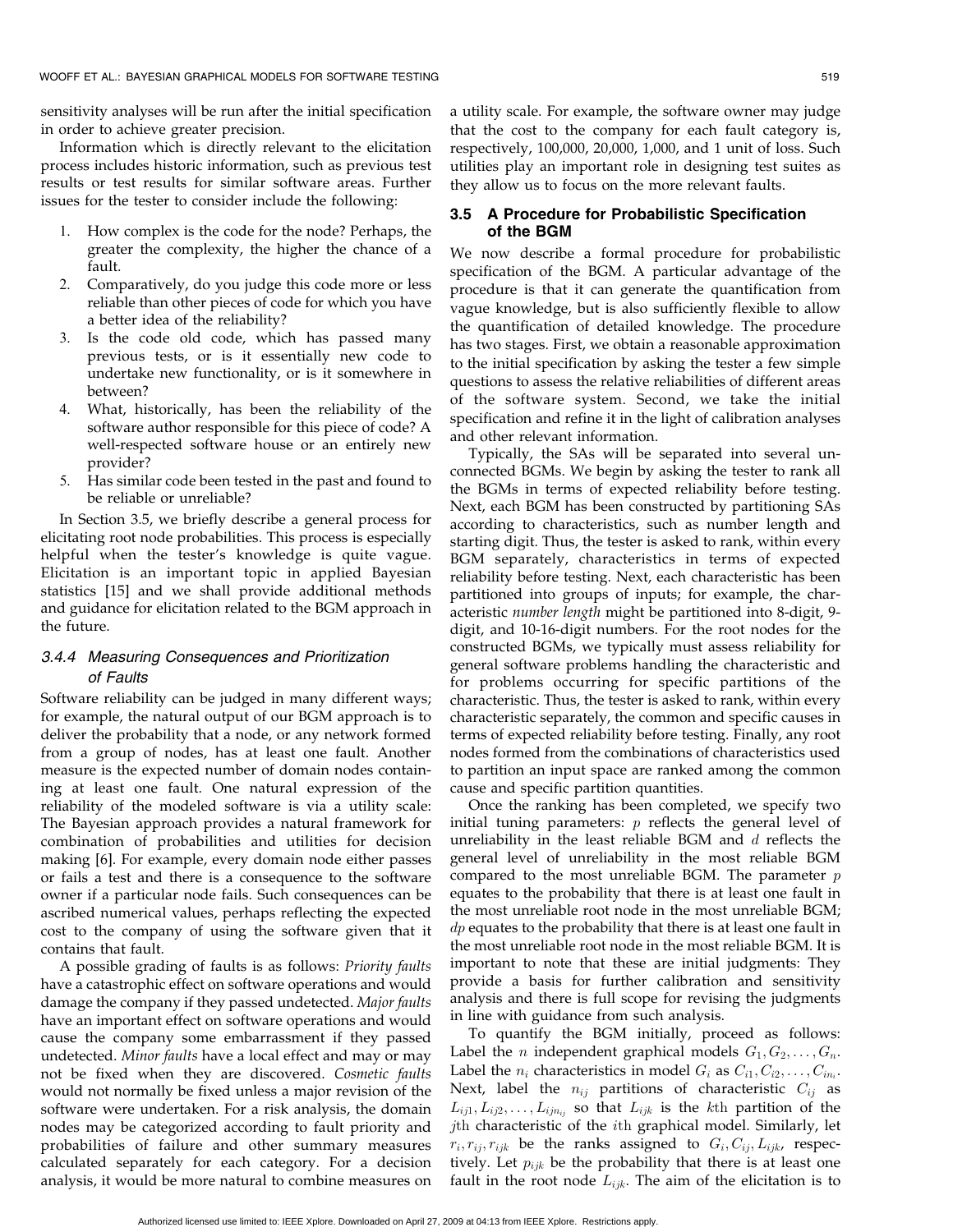establish the probabilities  $\{p_{ijk}\}\$  for the root nodes  $\{L_{ijk}\}\$ . The approach is to take

$$
p_i = p - \frac{(r_i - 1)p(1 - d)}{n_i - 1}, \qquad i = 1, \ldots, n.
$$
  
\n
$$
p_{ij} = p_i - \frac{(r_{ij} - 1)p_i(1 - d_i)}{n_{ij} - 1}, \qquad i = 1, \ldots, n, \quad j = 1, \ldots, n_i.
$$
  
\n
$$
p_{ijk} = p_{ij} - \frac{(r_{ijk} - 1)p_{ij}(1 - d_{ij})}{n_{ijk} - 1}, \qquad i = 1, \ldots, n, \quad j = 1, \ldots, n_i,
$$
  
\n
$$
k = 1, \ldots, n_i.
$$

It remains to choose suitable values for  $d_i$  and  $d_{ij}$ . For characteristics,  $d_i$  corresponds to  $d$  for networks in the sense that it gives a rough indication for model  $G_i$  as to the relative reliabilities of the most and least unreliable characteristics within model  $G_i$ . For partitions within characteristics,  $d_{ij}$  corresponds to d for networks and  $d_i$ for characteristics and gives a rough indication for characteristic  $C_{ij}$  as to the relative ratio between most unreliable and least unreliable partition within characteristic  $C_{ij}$ . It is appropriate initially to choose  $d_i = d$  for all i and  $d_{ij} = d$  for all  $i, j$ . The probability for a root node thus consists of its reliability ranking within its local area, multiplied by a probability tuning parameter for that local area, modified by a tuning parameter expressing the difference in reliability between the least and most reliable root nodes for that local area.

#### 3.5.1 Refining and Calibrating the Model

The ranking process, together with initial tuning parameters, provides an initial probability specification for the graphical model. It is straightforward to use the outputs of the models to help the tester realize the consequences of his judgments and thereby to revise or calibrate the BGM until the outputs are in accord with his judgments. For example, the model can calculate how many nodes are expected to contain at least one fault. Testers sometimes have a good feel for this quantity so that, if outputs from the constructed BGM disagree with this judgment, the BGM can be revisited in order to tune it. For example, it is simple to calculate an automatic scaling for the root nodes in the BGM so that the calculated output from the BGM exactly matches some specified number of nodes expected to contain faults. This process of calibration is to whatever level of detail is required by the tester. In addition to general calibration of the model to match the tester's judgments, the tester is free to add direct specifications wherever desired. For example, the tester may wish to construct a model where he has fairly vague knowledge about most of the software to be tested, but where he also has detailed knowledge for some parts of the software. This is straightforward to accommodate. Calibration taking into account possible test suites is discussed in Section 4.2.

#### **USING THE BGMS** 4

#### 4.1 Prior Analysis

Before any tests are run, we calculate prior descriptions of reliability across the software and, if desired, at the level of individual networks. These can be used for various purposes, including sensitivity and calibration analyses, obtaining systematic summaries of current software reliability, and to drive test design. The prior probabilities are, in general, only computable once the network has been defined and follow entirely from prior probabilities for root

nodes, structural relationships, and probabilities on the arcs. Three kinds of summary measure that can be employed are: 1) the probability that the software contains at least one fault; 2) the expected number of domain nodes with low, medium, and high priority faults; and 3) a utility measure of the kind discussed in Section 3.4 which, informally, reflects the penalty to the company of releasing the software at a given point. The former pair can be used to focus risk analyses; for example, to direct testing toward high priority faults. The last is more naturally employed within a decision analysis framework. These computations must normally be performed using suitable software (Section 4.2).

#### 4.1.1 Sensitivity Analysis

We undertake sensitivity analyses to explore how changes in the initial specification affect the prior (pretesting) and posterior (posttesting) summaries of reliability. Prior sensitivity analysis is useful in helping to provide a good initial model. Posterior sensitivity analysis, which we describe in Section 4.3, is useful when a specific test suite is in mind. The particular aspect of sensitivity analysis which is important prior to testing is the identification of areas where it is important to be precise and, so, where it may be worth putting extra effort into the process of specifying the model and, on the other hand, areas where quite crude specification is adequate. This is possible in a number of ways (see, for example, [11]). A simple approach is to examine the effect of increasing the specified probability of failure for every root node singly by comparing appropriate summary statistics before and after the change.

#### 4.2 Using the BGM for Testing

The operational use of BGMs is fully described elsewhere [3], [10], [13], [16], [24]. Thus, we shall only briefly describe how updating the models operates. Instead, we shall focus on the ways in which we exploit the models in the context of software testing.

#### 4.2.1 Mapping of Domain Nodes to Tests

Any test that we carry out will result in observation of a subset of the domain nodes across the various graphical models constructed to represent the software testing problem. Thus, it is necessary to map the tests to the domain nodes. Each test is likely to test several aspects of a problem. One simple way of forming the mapping is to list all the possible domain nodes (generally, all the child nodes from the graphical models), list all the possible tests, and form a matrix showing which tests result in an observation. This is straightforward when there already exists a given test suite. Otherwise, the focus will be on test design. To avoid unnecessary duplication, the mapping of domain nodes to tests is a mapping to potential tests and must be carried out at the SA level, i.e., the stage reached before partitioning the input space (Section 3.1). Which of the partitions is then observed by a given test is choosable and becomes one of the features addressed by test design.

#### 4.2.2 Computation

All the results required by the approach are computationally straightforward using any package capable of performing the basic algorithms of Bayesian graphical modeling, such as Netica<sup>TM</sup> (Norsys Software Corporation, Vancouver, Canada) and HUGINTM (Hugin Expert A/S, Aalborg,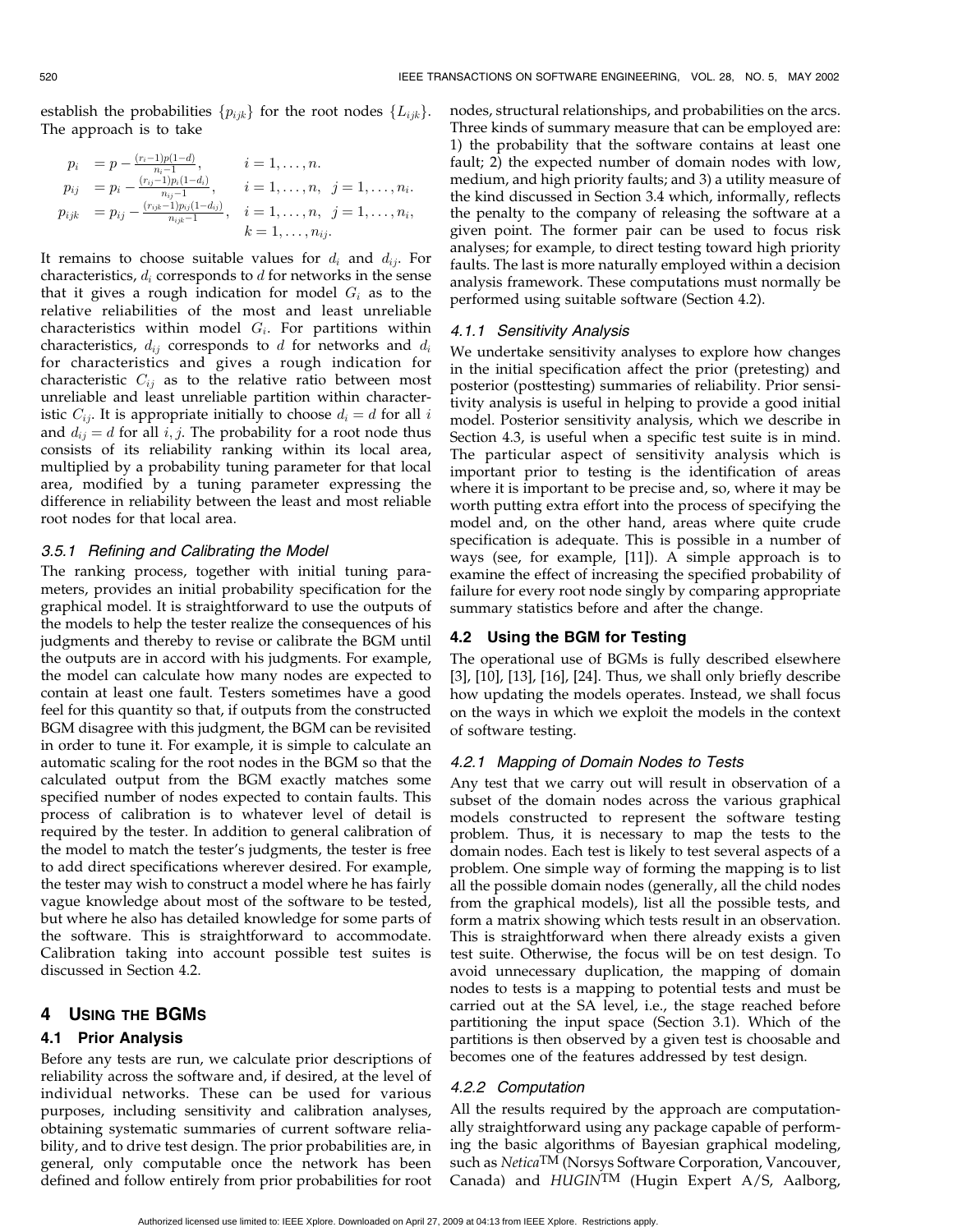Denmark), which provide, *inter alia*, libraries of C routines providing BGM tools. Other suppliers provide similar BGM packages, see [3] for an overview. For our case studies, we wrote additional C surround programs.

## 4.2.3 Preposterior Analysis Assuming an **Existing Test Suite**

Preposterior analysis of a given test suite provides an assessment of the posterior reliability of the software, assuming that it passes the given test suite, and is the key to assessing the efficiency of a particular test suite. Thus, before running any tests, we can examine the implications for the models of all tests passing. It is straightforward to compute these implications for the various reliability measures we employ. Similarly, it is straightforward to explore the implications of test failures and alternative sequences of the proposed test suite so that we may use such assessments to compare and select between different potential test suites.

#### 4.2.4 Simplifying and Sequencing Test Suites

Given a test suite, we may calculate the implication of any subset of tests and any sequence of tests. This enables a study of overlap of tests; for example, it may show that some tests do not increase utility and do not lead to reduction in the probability of at least one fault in any network, implying that, according to the tester's judgments, there is no value in running such a test at that moment in the test sequence, except perhaps to satisfy a coverage requirement. (Such apparently valueless tests can play an important diagnostic role for examining the assumptions of the model.) It is easy to sequence a given test suite; for example, for early selection of tests which test software areas with high remaining probability of failure.

## 4.2.5 Design and Analysis of Tests Additional to a Test Suite

Preposterior analysis provides measures of the reliability of the software given that it will be tested by a given test suite. If we assume that this test suite has not revealed any failures, an obvious question is to determine whether there remain substantial failure probabilities anywhere and, if so, how they might be tested. It is straightforward to use the outputs of the BGM to identify software areas which would contain substantial unreliability even if all of the tests in the test suite were to be successful and, so, to design extra tests to tackle these areas.

#### 4.2.6 Design of New Test Suites

Just as we may design new tests to add to an existing test suite, the BGM approach can be used to design test suites ab initio, using whatever criteria are desired. Some of the technical issues are as follows: Typically, we choose criteria based on probability or utility calculations, which should take account of physical time and cost constraints, and management risk policies. For example, managers may wish to specify several fixed levels of software reliability (in terms of a performance measure such as probability of failure or utility) for which the test design process would yield, for each level of reliability, a test suite, together with its costs, from which managers could choose.

A simple approach is to choose tests in order to reduce the probability of at least one fault remaining in the software being tested by considering all possible tests in turn and assessing the implication for the model assuming a successful test for each test singly. This will produce one (or more) tests with the biggest gain in the chosen performance measure. This test is selected as the first test to be run. We continue this procedure iteratively by choosing, at each stage, the best remaining test and then repeating the procedure until the desired criterion has been achieved. This simple algorithm may not produce an optimal test design, but should produce one which is near optimal.

More advanced criteria and other technical considerations are the subject of ongoing research; for example, whether tests are chosen to take account of the difficulty of fixing any faults arising or to take account of faults which would prevent further testing. Test design must take account of constraints such as sequencing. It is simple to update the BGM using composite tests which do take account of sequencing and, in principle, easy to take account of batch constraints for test design. A further consideration in efficient test design is that it is useful to be able to sequence tests according to some criterion. For example, it may be cost-effective to design a sequence of tests so that the probability of finding faults during early tests is highest. This is due to the need for partial retesting, as guided by the graphical model, once faults are found.

There are obvious benefits from such a test design process allied to the Bayesian graphical modeling approach. Not only do we have all the advantages of the clear probabilistic representation of the expert and other knowledge, but also the careful analysis given by the test design process should arrive at smaller test suites with better coverage.

#### 4.3 Posterior Sensitivity Analysis

It is important to explore sensitivity in relation to the testing process in particular because it helps to inform decisions as to when the software will be ready for release, given a specific test suite. It is a general feature of Bayesian analysis that differences in prior beliefs are often largely resolved by observing data and what matters is the effect of changes in prior belief on our posterior probability that the software is ready for release.

Consider the situation where there is a particular test suite envisaged, either historic or to be generated automatically using the BGM, and where we wish to examine the sensitivity of the initial specification in relation to this test suite. A simple approach, based on one-off changes to root nodes is as follows:

- 1. Specify and calibrate the model.
- 2. Apply the given test suite to the model and calculate the desired posterior summaries, assuming that all tests are successful.
- 3. Leaving all other root nodes unchanged, for each root node in the model, in turn, we take the probability of at least one fault and alter it on an appropriate scale.
- 4. We then apply the given test suite to the altered model and calculate the desired posterior summaries.
- The differences between the posterior summaries for 5. the initial and altered models measure the sensitivity of our conclusions to the probability specification for the altered root node.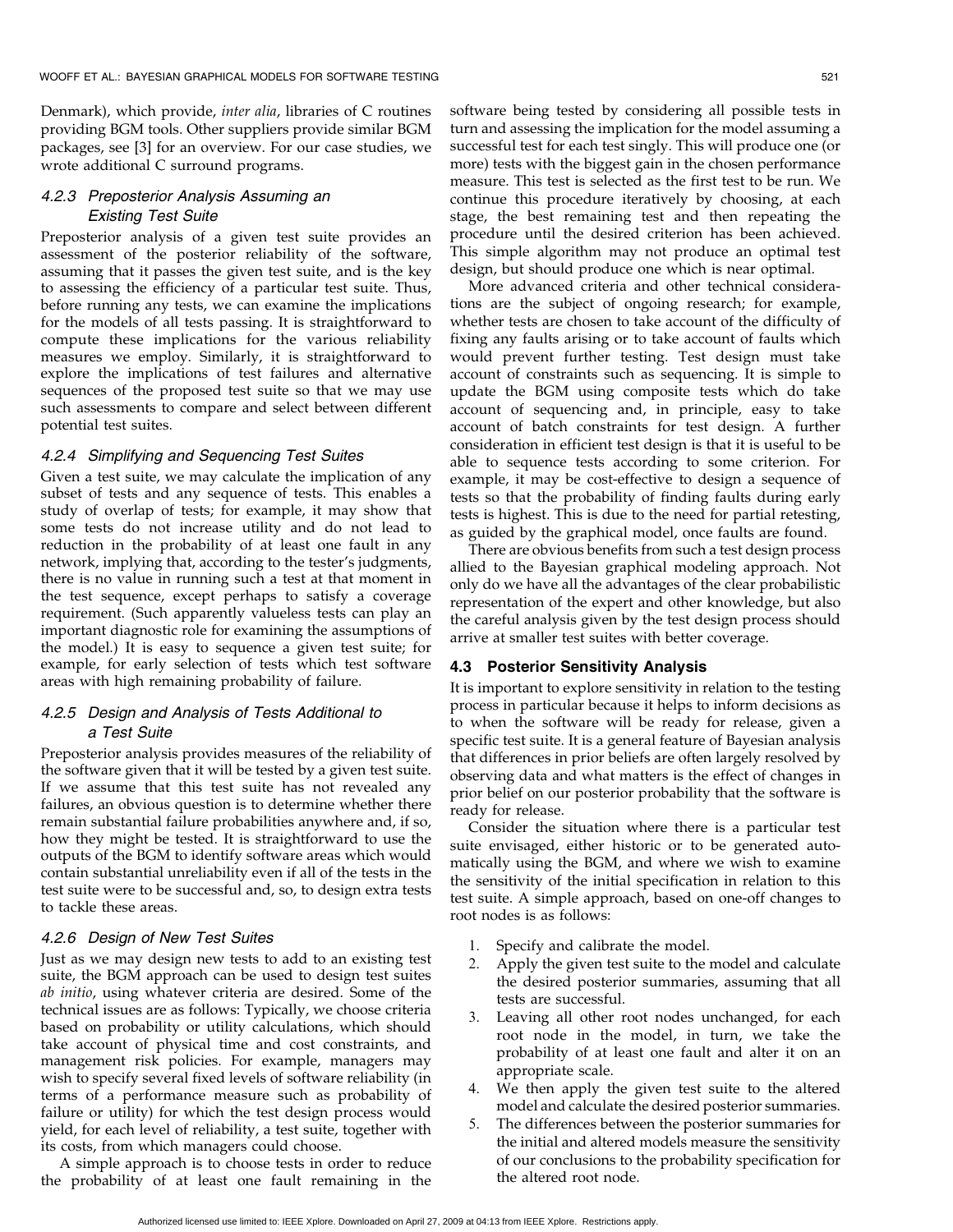We can also assess sensitivity globally by varying tuning parameters such as  $p$  and  $d$  (Section 3.5) and measuring the changes in the outputs of the BGMs. Other approaches to measuring sensitivity to prior specifications are discussed, for example, in [11].

#### 5 **CASE STUDIES**

The case studies we use to illustrate the approach are based on a larger ongoing study being undertaken for a major UK company. Some details have been altered or fictionalized to preserve confidentiality. For each case study, we briefly describe overall aspects of the implementation of our approach.

#### 5.1 Credit Card Database Management

#### 5.1.1 Software Area

The software being tested relates to all the software required for operations on products which can be taken to be credit cards. For example, the company has a database which contains customer details such as name and address, credit card number, credit card brand, current amount owing on the card, and so forth. A second database handles online referrals and, so, must hold details such as credit card number, credit limit, amount owing, and any restrictions. For example, a card may be suspended for fraud or because a credit limit has been exceeded. There are various further databases. Additionally, some of these databases may be physically disaggregated; for example, there are several online referral databases for specific regions or countries. There are typically several databases involved not only for operational reasons, but also because databases which involve personal or sensitive details (such as PIN) need to be isolated as far as is practicable. The testing process must test not only processing that occurs within databases, but must also test that databases communicate correctly.

#### 5.1.2 Software Novelty

The software being tested represented a major update of existing software to provide new functionality and fix faults.

## 5.1.3 Tester Expertise

The senior tester had considerable expertise in the functionality of the software and his testing team had already constructed (but not run) a test suite.

#### 5.1.4 Scale

This case study was medium scale. There were 16 separate major testable areas. The initial structuring process led to the tester identifying 168 different domain nodes. These 168 nodes were contained within 54 distinct (independent) BGMs. The tester's test suite consisted of 233 tests, which were then mapped to the domain nodes.

#### 5.1.5 Sequential Analysis

Analysis of the tester's test suite, analyzed in the order the tester intended the tests to be run, showed no gain in information through running the last 57 tests. (Some tests are run purely for coverage purposes.) The sequential analysis of this test suite is shown in Fig. 6 and illustrates that it is a consequence of the tester's judgments that the vast majority of the tests are not expected to remove uncertainty about the reliability of the software. The tester found this initially surprising.

#### 5.1.6 Test Efficiency

The tester's original test suite reduced the probability of at least one fault remaining from 0.336514 to 0.011580 and, so, reduces the initial probability by 96.56 percent. Of the 233 original tests, 66 turned out to be completely redundant in the sense that their test coverage is fully covered by (some combination) of the remaining 167 tests. Of the 168 observables, 55 were not tested at all.

#### 5.1.7 Test Selection and Scheduling

It is simple to select which subset of the tests in an existing test suite is most efficient at reducing the probability of there being at least one fault remaining in the software. Of the original 233 tests, the best 11 tests reduced the prior probability of at least one fault by 95.07 percent. The next best 156 tests further reduced this probability by 1.49 percent. The remaining 66 tests do not further reduce this probability. This rescheduling ignores some of the sequencing constraints, but there is no practically significant difference in doing so.

## 5.1.8 Test Design

It was straightforward to design extra tests to cover gaps in the coverage provided by the existing test suite. For example, we designed one extra test which had the effect of reducing the residual probability of failure by 57.1 percent. The senior tester agreed that this would have been a useful test to run.

#### 5.1.9 Conclusion

Numerical summaries of the efficiency of the tester's test suite, in probability and utility measures, are given in Table 1, together with the impact of one extra new test. Overall, the tester designed a fairly comprehensive test suite. Given that all these tests run successfully, the probability of at least one failure remaining is 3.44 percent of what it was before testing. However, the BGM approach could have 1) helped the tester choose far fewer tests with at least equal coverage, 2) helped the tester design extra tests to fill gaps, and 3) helped the tester to schedule the tests optimally in order to maximize the chance of picking up faults at an early stage of testing. When the tester's test suite was run, faults were found in the areas for which the BGMs had correspondingly relatively high probability of failure at that point in the test suite. Finally, the BGM approach provides probabilistic information concerning this software's reliability which allows managers to decide whether or not it is reasonable to release the software or whether to allocate more resources to further testing.

#### 5.2 Record Renumbering

#### 5.2.1 Software Area

The software to be tested is intended to carry out renumbering of all records in a database because the present number of digits is insufficient to meet an expansion in customer demand.

## 5.2.2 Software Novelty

Such renumbering has been carried out in the past for different databases, but this is newly created software which will be used once.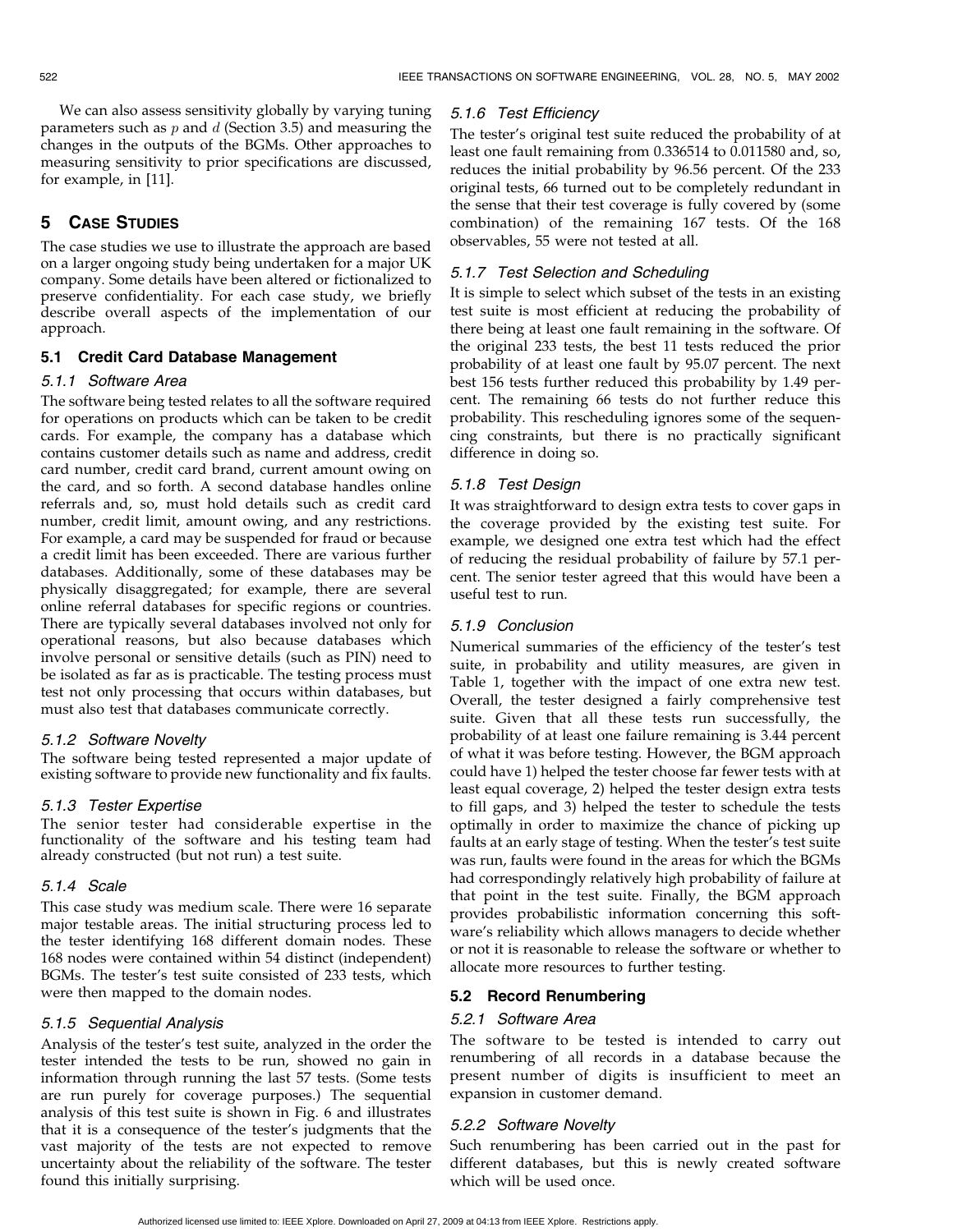

Fig. 6. Sequential analysis of the tester's test suite, analyzed in the order the tester intended the tests to be run. The utility scale is as described in Section 3.4.4.

#### 5.2.3 Tester Expertise

The sole tester had no prior expertise in the reliability of the software to be tested and only vague notions as to the software operations needed for the software to do what it was intended to do.

#### 5.2.4 Scale

This case study was small scale, with three separate major testable areas. The tester identified 40 domain nodes, contained in three independent BGMs. In this case study, although the tester must choose an input from a possibly large range of allowable inputs, each such test is expected to fully test the domain node. The tester's test suite consisted of 20 tests, constructed (but not run) before the BGMs were elicited. The elicitation process described in Section 3.5 was used to quantify the models and the expected number of faults remaining was chosen to match the models' outputs to the tester's judgments.

#### 5.2.5 Sequential Analysis

Sequential analysis of the tester's test suite, analyzed in the order the tester intended the tests to be run, showed no gain in information through running the last eight tests.

#### 5.2.6 Test Efficiency

The tester's original test suite reduced the probability of at least one fault remaining from 0.801101 to 0.209129 and, so, reduces the original probability by 73.89 percent. Of the 20 original tests, at least 11 are completely redundant in the sense that their test coverage is fully covered by (some combination) of the remaining nine tests. It is simple to analyze the scheduling for the tester's test suite, but this is of no further interest for this case study as a replacement test suite can be designed automatically.

#### 5.2.7 Test Design

For this case study, it was possible to design, automatically, ab initio, an efficient test suite, given only the tester's basic specification of the operations to be tested and the BGM so constructed. The automatically designed test suite contains only six tests, but fully tests the software. The tester agreed that the automatically designed test suite was more efficient at testing the software and agreed that it tested an area he had missed. The tester had not originally considered that this area needed testing, but did agree with hindsight that it was sensible to test this area, which came to light only through the initial BGM structuring process.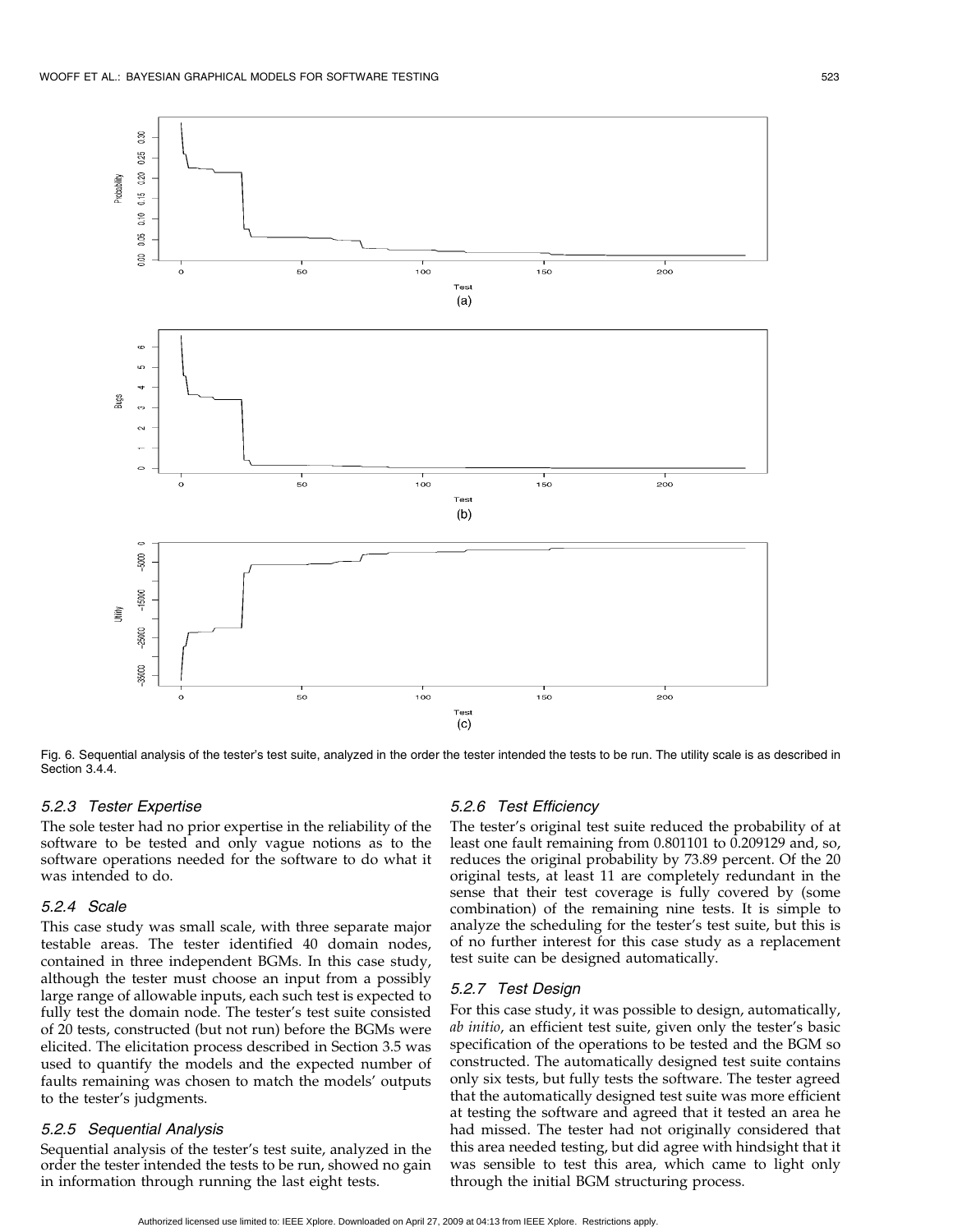TABLE 1 Numerical Summaries of the Reliability of the Software before Testing, after One Successful Test, after Running the Full Test Suite, and after One New Extra Test

|                | Probability of at least one fault |         |             |          | Utility attached to consequence of failure |            |                    |           |
|----------------|-----------------------------------|---------|-------------|----------|--------------------------------------------|------------|--------------------|-----------|
|                | Before                            | After   | After       | After 1  | <b>Before</b>                              | After      | After              | After 1   |
| Area           | Testing                           | 1 test  | $233$ tests | new test | Testing                                    | 1 test     | $233\rm\,\, tests$ | new test  |
|                |                                   |         |             |          |                                            |            |                    |           |
|                |                                   |         |             |          |                                            |            |                    |           |
| $M_1$          | .002796                           | .002292 | .000000     | .000000  | $-279.55$                                  | $-229.17$  | 0.00               | 0.00      |
| $M_2$          | .000795                           | .000775 | .000075     | .000075  | $-76.11$                                   | $-75.10$   | $-6.70$            | $-6.70$   |
| $M_3$          | .000058                           | .000058 | .000028     | .000028  | $-5.78$                                    | $-5.80$    | $-2.83$            | $-2.83$   |
| $M_4$          | .004493                           | .000000 | .000000     | .000000  | $-449.34$                                  | 0.00       | 0.00               | 0.00      |
| $M_5$          | .007485                           | .005000 | .005000     | .000000  | $-748.53$                                  | $-500.00$  | $-500.00$          | 0.00      |
| $\rm M_6$      | .016390                           | .011259 | .000000     | .000000  | $-1639.02$                                 | $-1125.91$ | 0.00               | 0.00      |
| M <sub>7</sub> | .003576                           | .003576 | .000000     | .000000  | $-357.56$                                  | $-357.56$  | 0.00               | 0.00      |
| $M_8$          | .007885                           | .007885 | .003202     | .003202  | $-788.51$                                  | $-788.51$  | $-320.23$          | $-320.23$ |
| M <sub>9</sub> | .002197                           | .002197 | .000502     | .000502  | $-203.83$                                  | $-203.83$  | $-50.24$           | $-50.24$  |
| $M_{10}$       | .000581                           | .000151 | .000000     | .000000  | $-58.10$                                   | $-15.07$   | 0.00               | 0.00      |
| $M_{11}$       | .006624                           | .005849 | .000267     | .000266  | $-663.47$                                  | $-585.67$  | $-26.71$           | $-26.62$  |
| $M_{12}$       | .009781                           | .009781 | .000000     | .000000  | $-978.06$                                  | $-978.06$  | 0.00               | 0.00      |
| $M_{13}$       | .005696                           | .001478 | .000104     | .000104  | $-522.00$                                  | $-107.86$  | $-10.08$           | $-10.08$  |
| $M_{14}$       | .009799                           | .008293 | .002445     | .002445  | $-979.90$                                  | $-829.26$  | $-244.53$          | $-244.53$ |
| $M_{15}$       | .003815                           | .000000 | .000000     | .000000  | $-381.53$                                  | 0.00       | 0.00               | 0.00      |
| $\rm M_{16}$   | .006382                           | .000000 | .000000     | .000000  | $-639.99$                                  | 0.00       | 0.00               | 0.00      |
|                |                                   |         |             |          |                                            |            |                    |           |
|                |                                   |         |             |          |                                            |            |                    |           |
| All            | .085095                           | .057117 | .011578     | .006610  | $-8858.75$                                 | $-5860.26$ | $-1162.48$         | $-662.39$ |

Summaries are given for each of 16 distinct software areas and overall.

## 5.2.8 Conclusion

The tester designed a reasonably comprehensive test suite. Given that all the tests run successfully, the probability of at least one failure remaining is 26.11 percent of what it was before testing. However, the BGM approach automatically designed a test suite with fewer tests (six, compared to 20) with better (in fact, full) coverage. Further, through providing a framework for capturing knowledge about the structure of the software being tested, the BGM approach would have led the tester to consider testing areas which he omitted to consider. With regard to sensitivity analysis, none is required for this case study as, according to the tester's judgment, 100 percent coverage can be achieved. Thus, the prior specification is relevant only at the structural level.

#### 6 **DISCUSSION**

We have described an approach to the probabilistic modeling and analysis of software systems. In practice, the models that we produce may be complex. However, they will never be more complex than the considerations which the software tester must, in any case, bring to bear in assessing software reliability as all of the distinctions that are introduced into the model are there because the tester judged these distinctions to be important. All that we have done is, first, to draw a picture identifying the various distinct groups of tests which could be run and, second, to require a prior

quantification of the uncertainties in the diagram. It is, in any event, good practice to carry out the first stage in this process when planning a software test suite. As for the quantification, in many cases, it will be comparatively straightforward to rank the relative probabilities for the various sources of fault. When we place precise numbers on the diagram, it may be the case that the model analyses will be relatively insensitive to variations in the prior values, provided the prior constraints are obeyed; in which case, we may be confident that the software has been tested to a high degree of reliability. Alternatively, we may find that there are plausible prior inputs for which we are unable to conclude that the software is reliable given the test results. In such cases, we must either model more carefully or test more extensively. The modeling process, combined with a careful sensitivity analysis, forces us to consider how much we can defend our judgments of software reliability. The alternative, namely, making the same judgments of software reliability without a framework for analyzing the uncertainties, is far more likely to lead to bad judgments. Further, having constructed the model, we gain the various advantages resulting from a probabilistic analysis, such as automatic generation of good test suites, a quantified approach to risk analysis for the software release, and so forth.

The model that we have described exploits the expert judgments of the tester. If these judgments are overly simplistic, then the model will not give a good representation of the faults in the software. In such cases, the model